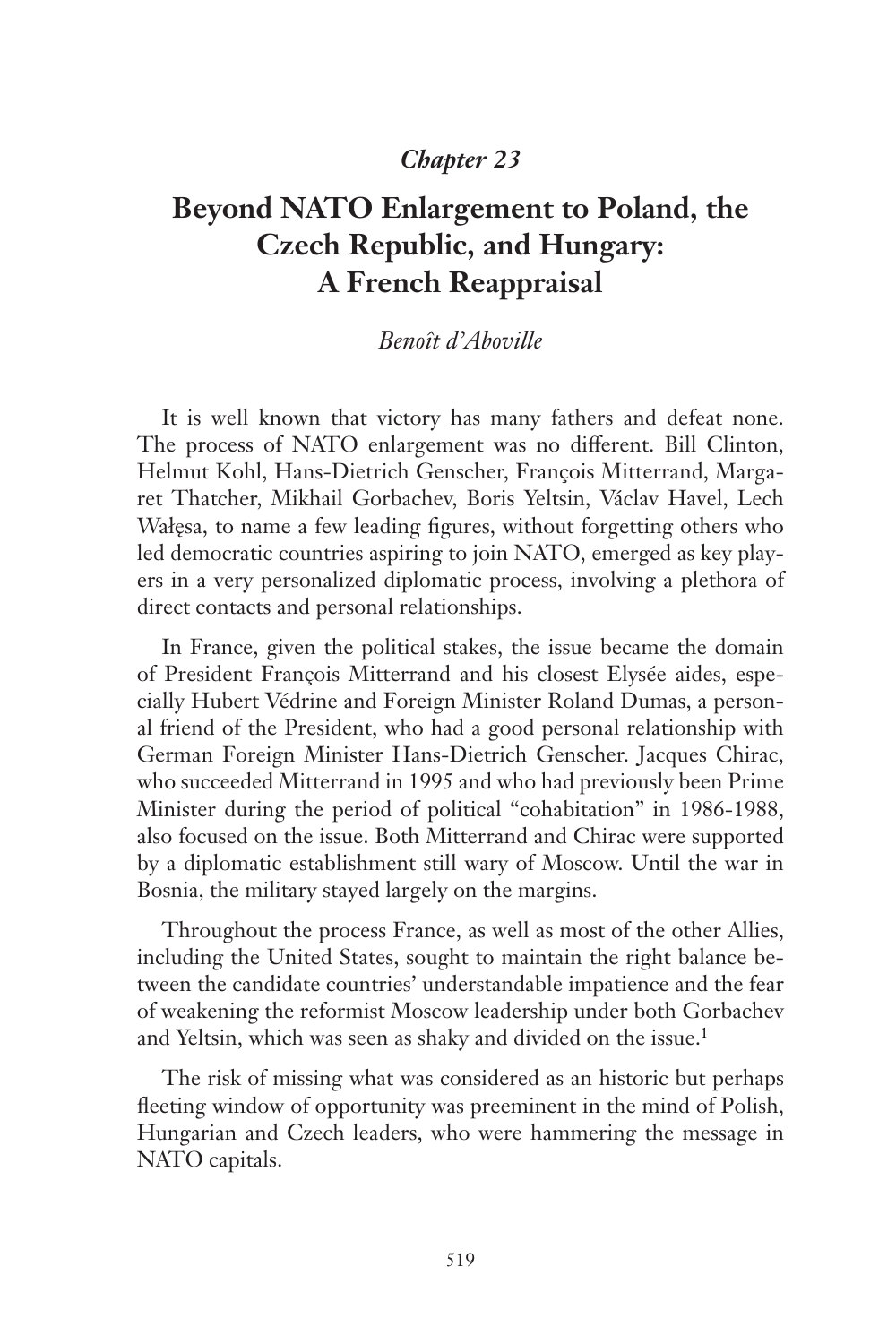<span id="page-1-0"></span>The situation in Moscow therefore became a constant preoccupation for Western leaders, and put them in a quandary. The aborted coup of August 1991 and the collapse of the USSR had served as a powerful reminder of the weakness of the Kremlin leadership. It was seen as a call for accelerating the opening of NATO up to the East. At the same time, Mitterrand and other Western leaders, at least until 1994, remained cautious so as not to endanger the political survival of their Moscow interlocutors, who constantly reminded them of the stiff opposition they were facing.

#### **A Cautious Mitterrand**

From the outset, Paris was convinced that once German reunification had been achieved on Western terms, Washington would do everything to convince Moscow of the need for NATO's enlargement, whatever the Allies might think or propose. Mitterrand himself shared this view and told Gorbachev so.

The inclusion of unified Germany within NATO—a remarkable achievement of President Bush and Secretary Baker and their teams in liaison with a determined Chancellor Kohl—led indeed to the Alliance's widening to Central and Eastern Europe, even if the two issues were separated at the start. The question was therefore not the end game, but the timing (the French were pleading for patience) and the framework. The Conference on Security and Cooperation in Europe (CSCE) was considered the obvious place to host such a process, as Moscow was already a member.

As those questions were obviously had great bearing with regard to the new organization of post-Cold War Europe and its implications for the future of NATO, it appeared quickly that Paris and Washington, while sharing the same views regarding the status of the reunified Germany,<sup>2</sup> did not have exactly the same priorities regarding a new political framework.

France opposed the Soviet idea of a "neutralized Germany with no NATO military structures in the territory of today GDR." In January 1990 in Paris, Mitterrand reminded U.S. Deputy Secretary of State Larry Eagleburger that "it has always been the wish of USSR and it was unacceptable."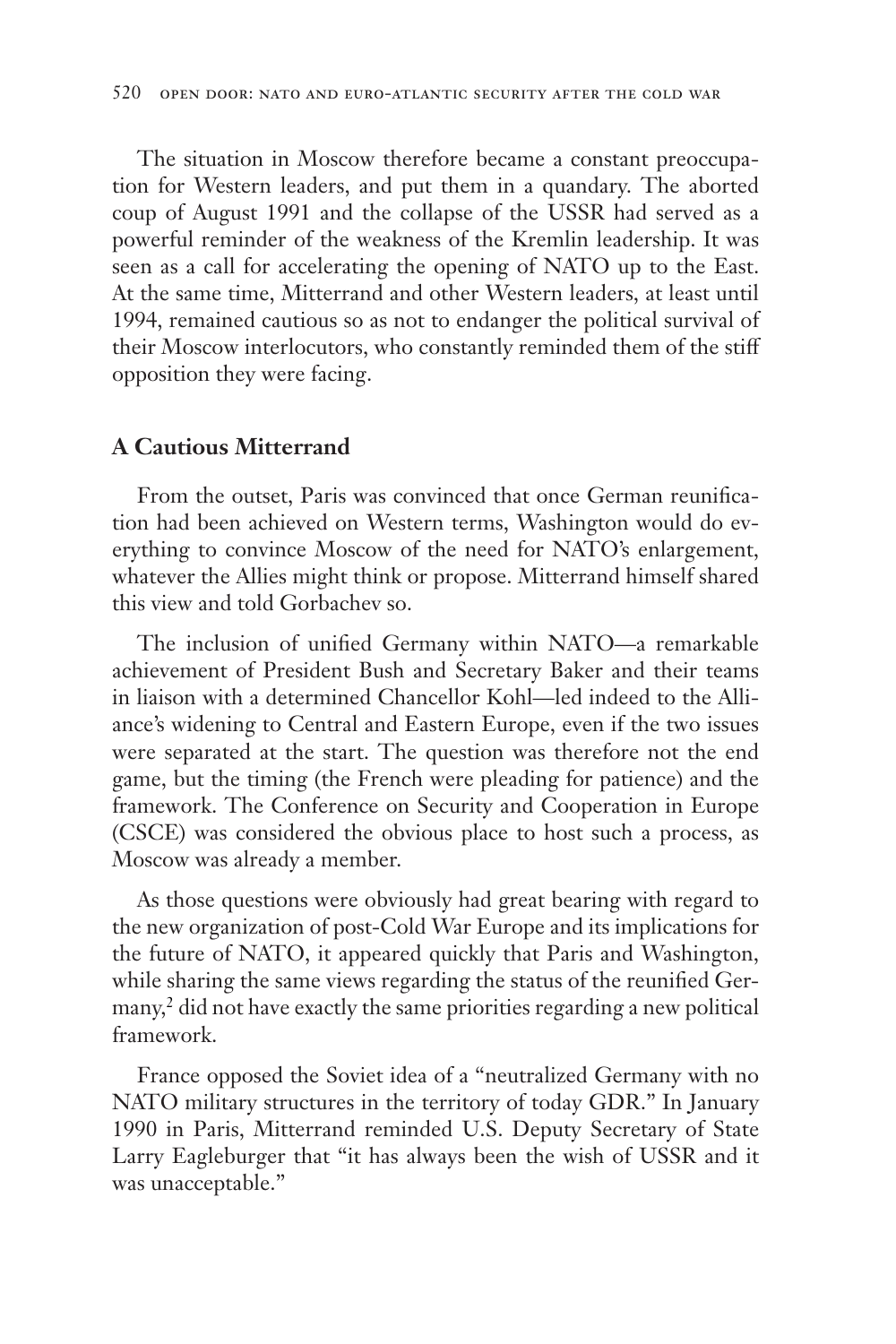<span id="page-2-0"></span>Within the German SPD, however, the same concept had long been advanced as a way to facilitate reunification. It was somewhat reintroduced into the debate by German Foreign Minister Genscher in his Tutzing speech of January [3](#page-26-0)1, 1990.<sup>3</sup> He was immediately opposed by President Bush, who convinced Chancellor Kohl to distance himself from his coalition partner.

Mitterrand agreed with Bush, using the reasoning U.S. Secretary of State James Baker presented early to Gorbachev: would it not be better for Moscow to have Germany within NATO and therefore anchored into the West, rather than to have a loose neutral Germany, unhinged and likely to raise the anxiety of its neighbors?

Mitterrand used the same line with Gorbachev when they met bilaterally in Moscow on May 25, 1990. Other schemes, denied of any practicality, were also proposed by Gorbachev during the same meeting, when he mentioned to a skeptical Mitterrand that Germany could belong either in both political camps or even adopt what the Soviet leader called "the French model," i.e. a non-military integrated member within the Alliance. Gorbachev even alluded to the possibility of the USSR being a member both of the still-existing Warsaw Pact and of NATO.

It puzzled many French observers that Moscow did not attempt to throw a spanner into the process at a time when it could have been still possible for the Russians to stop it. This view is shared by historian Mary E. Sarotte: "for a moment in February 1990 the Soviets could have made an agreement with Washington freezing NATO expansion to the East in not including East Germany within NATO. Gorbachev didn't do it and the opportunity vanished."<sup>[4](#page-26-0)</sup>

Even so, it took four years more of intra-Alliance debates, the 2+ 4 negotiations, and many bilateral discussions with Moscow to arrive at the point when the Central and East Europeans could be told that the question was no longer "if" but "when," as President Clinton stated publicly after his January 1994 Prague lunch with the leaders of the "Visegrád" group—Czechoslovakia, Hungary and Poland.

Until 1997, the French were much less confident than the Americans that the Kremlin would accept NATO enlargement sincerely and for the long term. They were not persuaded that President Clinton and the "Bill-Boris" personal relationship was the key to explain the weak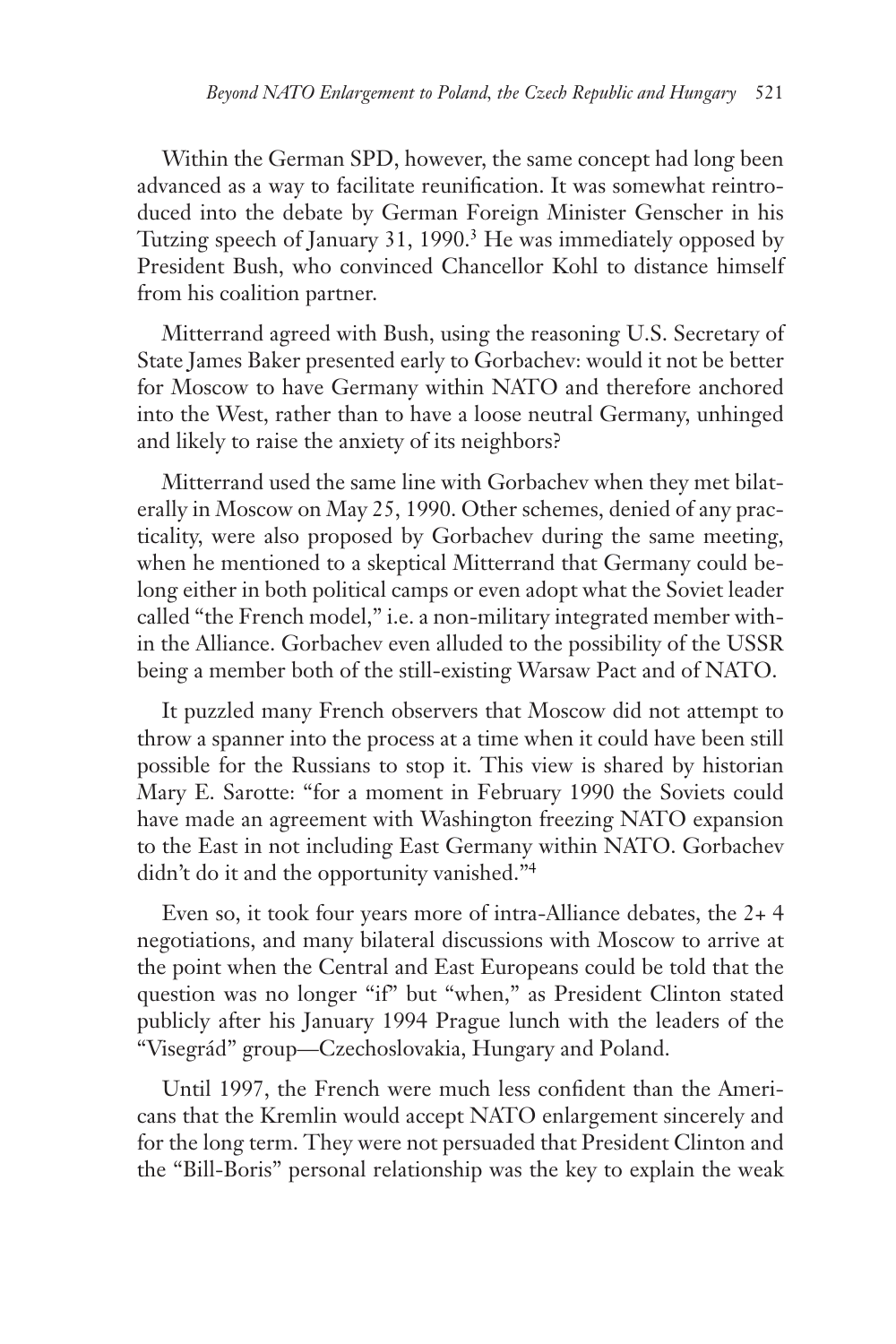resistance of the Russian leaders. Paris indeed suspected that Moscow would sooner or later try every trick to derail the process, including, under various guises, by using the old theme of the "European Common House." Hence the repeated French insistence to embed German reunification and the enlargement of NATO into a new general architecture of Europe, which, without isolating Moscow and giving it veto power, would not appear to exclude Russia from the "new Europe."

The Paris CSCE Summit of November 1990 was considered as a successful first step in this direction. But it was only by 1996 and with the NATO-Russia Founding Act of May 1997 that it was reasonably possible to put aside the prospect that a last-ditch change of heart of the Kremlin would endanger the process.

Mitterrand knew, of course, that he did not possess any leverage with Moscow similar to that of the United States. The fact that Clinton had stated, right at the start of his first term, that his personal political priority was to build a new American-Russian relationship was reassuring for the men in the Kremlin. They thought that they could still count on Washington to consider Russia as the Great Power it had been until now, at the very moment they were discovering that they were losing their place and role in Europe (this is precisely what Putin would denounce later on in 2007 as Yeltsin's fatal misjudgment). At the same time, they were expecting, as a quid pro quo, a massive influx of financial and economic aid to redress their floundering economy. They believed that Washington was the key. In point of fact, however, Washington resisted Helmut Kohl's entreaties at G-7 meetings, considering that an unreformed Soviet system would not make good use of international aid.

Throughout this period, President Mitterrand remained convinced of the need of a cautious step-by-step approach to both NATO and EU enlargement. He spoke of a timeframe of "10 to 15 years." His stance was utterly disappointing for the candidate countries. The issue would come to a head with them at the time of his ill-fated "Confederation" proposal.

In addition to his personal tendency to put events in an historical perspective and thus, in his formulation, "give time to the time," Mitterrand had two additional political motivations.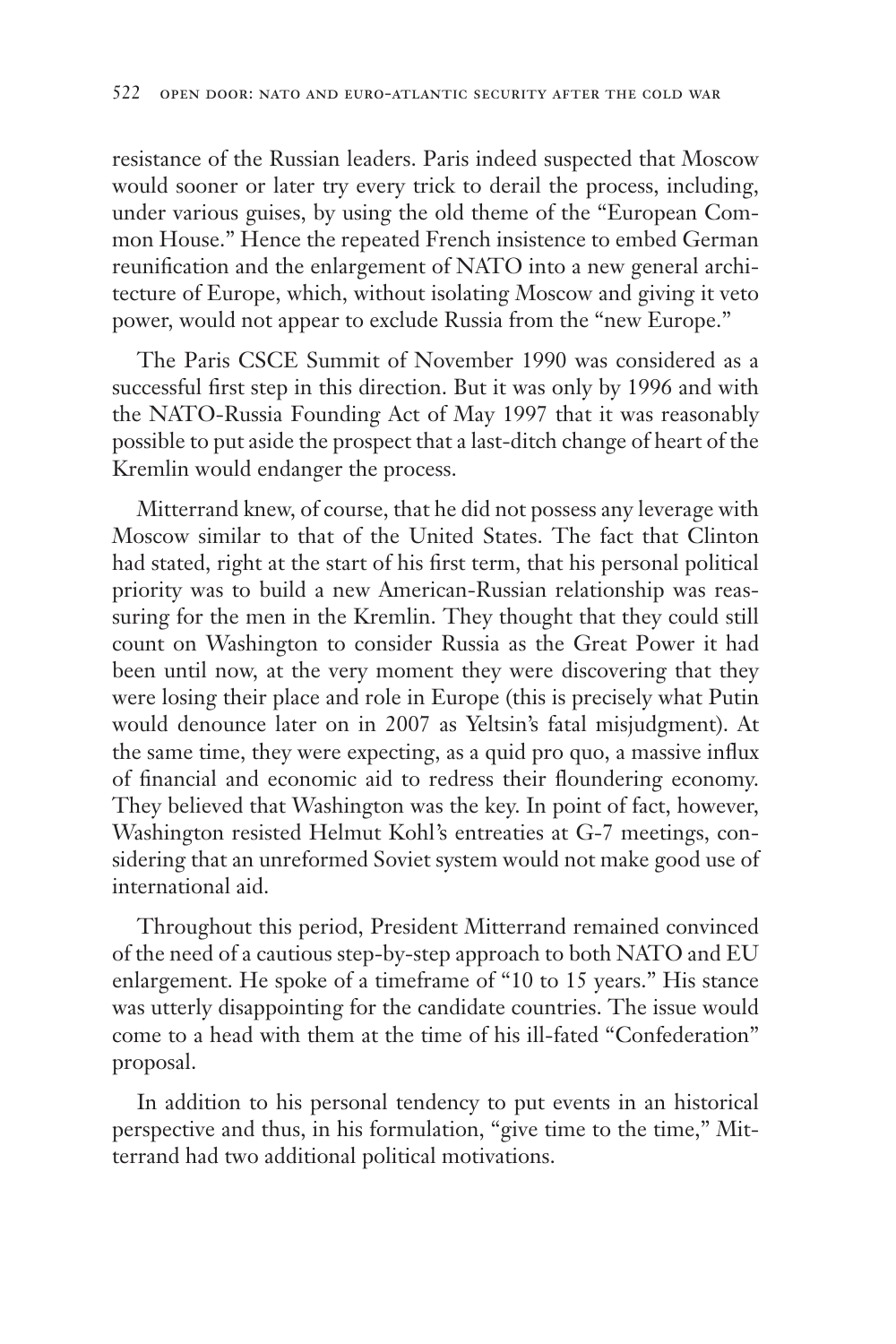The first was that while NATO and EU enlargements did not need to proceed in lockstep, as everyone understood from the start, Central Europeans needed both security guarantees and urgent economic aid. The Germans, for obvious reasons, were especially keen in stabilizing their immediate neighborhood with the support of the European Community (EC). As early as 1992 the EC was already working through the Commission of Jacques Delors to develop a program to that end.

For the French President, however, consolidating the EC in the wake of German reunification was a much higher priority than NATO enlargement. At the start, Mitterrand didn't hide his concern about Bonn's attitude: would reunification make Bonn less interested in the EC's drive towards political union and the building of a European monetary system? Kohl, who was keen about a deeper political union after the fall of the Berlin Wall, soon reassured Mitterrand, even accepting an acceleration of the preparations for the European monetary union, for which Paris had been pushing. The Maastricht EU summit at the end of 1992 put to rest Mitterrand's concerns.

He remained much more worried about the implications of EU enlargement rather than that of NATO, however. Premature accession of Eastern and Central European countries to the EU could, in his view, not only divert the political attention and diplomatic endeavors of other Europeans partners from this process, but also "dilute" the EU. Moreover, both Mitterrand and his successor, Jacques Chirac, suspected that London was using enlargement to slow down the European integration project and to continue to reduce it into a free market zone. For Paris, therefore, "deepening" of the EU had to precede its "widening." As a result, the political and diplomatic work undertaken to implement deeper EU integration at summits in Maastricht in 1992, Amsterdam in 1997 and, for Chirac, Nice in 2000 would overshadow by far in Paris the concerns about NATO preparations for its own enlargement.

As far as NATO was concerned, Paris also proposed "a renovation of the Alliance" as a prerequisite for its actual widening. Given France's special position as a non-integrated Ally, Paris had a weak card. Nevertheless, France, under Mitterrand, and later more actively under Chirac, tried to establish a link between its support for NATO enlargement and Allied agreement to recognize a "European pillar" within the Alliance. It was a way to reconcile the French view that NATO needed to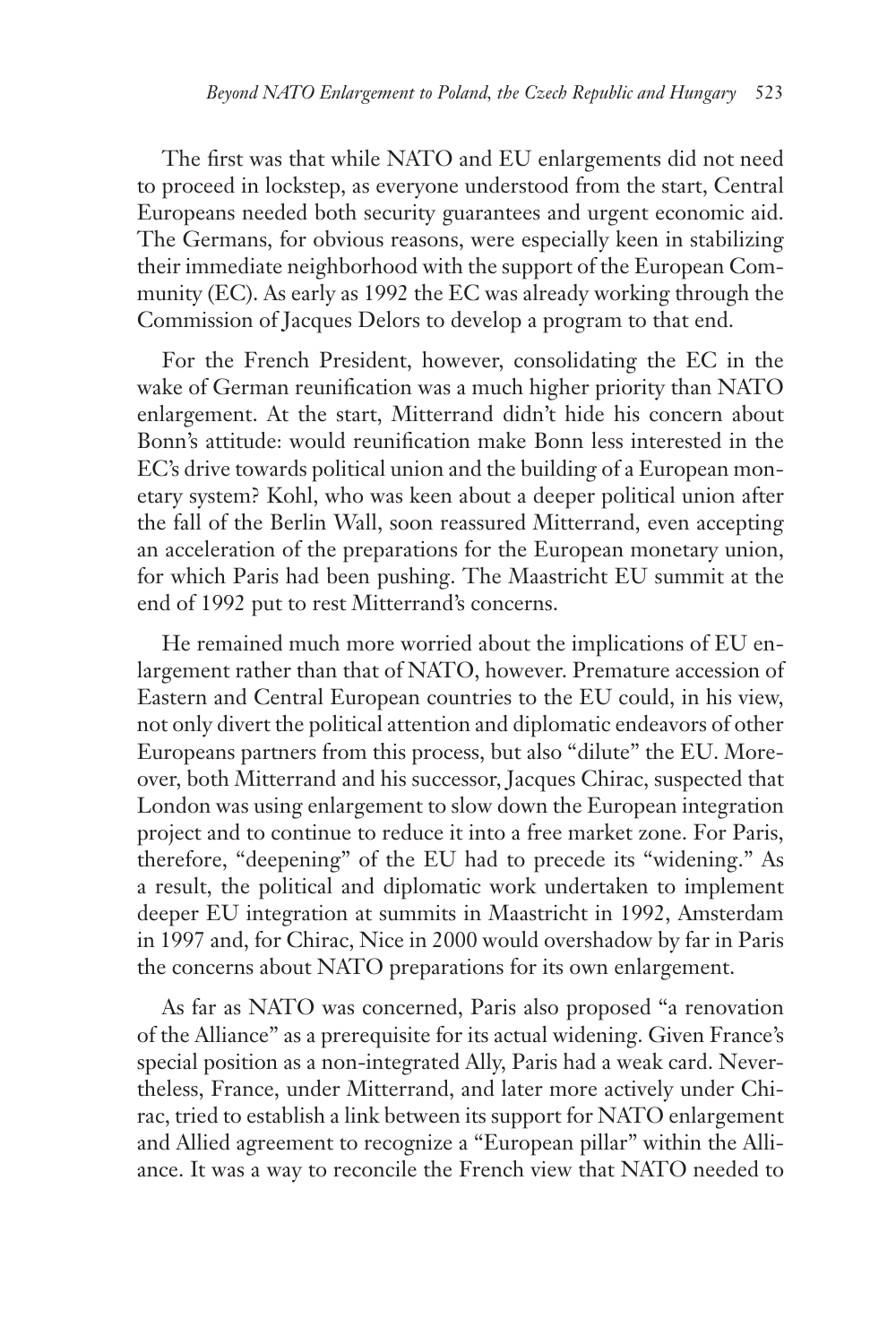renew and revamp its structures in view of broadening its membership with its aim of bolstering the European Defense and Security Identity (ESDI) within the transatlantic Alliance.

Mitterrand's second political motivation for moving slowly on NATO enlargement stemmed from his personal conviction that NATO, having lost its military "*raison d'être*" after the dissolution of the Warsaw Pact, would also slowly lose its political relevance. At that time, NATO's "existential problem" was indeed common talk in Europe, and not only in Paris. Most of the French political-military establishment was convinced that, even with a different political role, NATO would remain a necessary military organization. Yet, Mitterrand's personal views were more ambiguous. In 1999 he told a puzzled German President Richard von Weizsӓcker that, in his view, "there is a reality: NATO is fading away, and there is a virtuality: European defense is reinforcing itself."

In retrospect, President Mitterrand underestimated Washington's willingness to act on what it perceived to be its strategic interest in giving a new role and saliency to NATO by enlarging it externally and renovating it internally.

Already in 1989 President Bush had set forth the vision of a "Europe whole and free." In 1994 President Clinton called for "a peaceful and undivided Europe." For Washington, a "Euro-Atlantic approach" was not only the right solution to fill the new security and political void in Central and Eastern Europe, it was also a way to maintain a strong American presence on the continent, at a time when numerous voices in the United States were calling for a reduction of the U.S. troop presence on the continent after the dissolution of the Warsaw Pact.

Much to the regret of Paris, the NATO London Summit in July 1990 did not signal that the "Europeanization" of NATO, as advocated by France, could be part of the actual "renovation" of NATO. Allies instead focused their attention eastward. At the NATO Summit in Rome in November 1991, the Allies offered institutional cooperation with the new Eastern Europe democracies through the creation of the North Atlantic Coordination Council (NACC), even if, at that stage, it was designed more as a framework for political dialogue than a program for preparation of a full-fledged adhesion. It would be later systematized with the institution of the Partnership for Peace (PfP).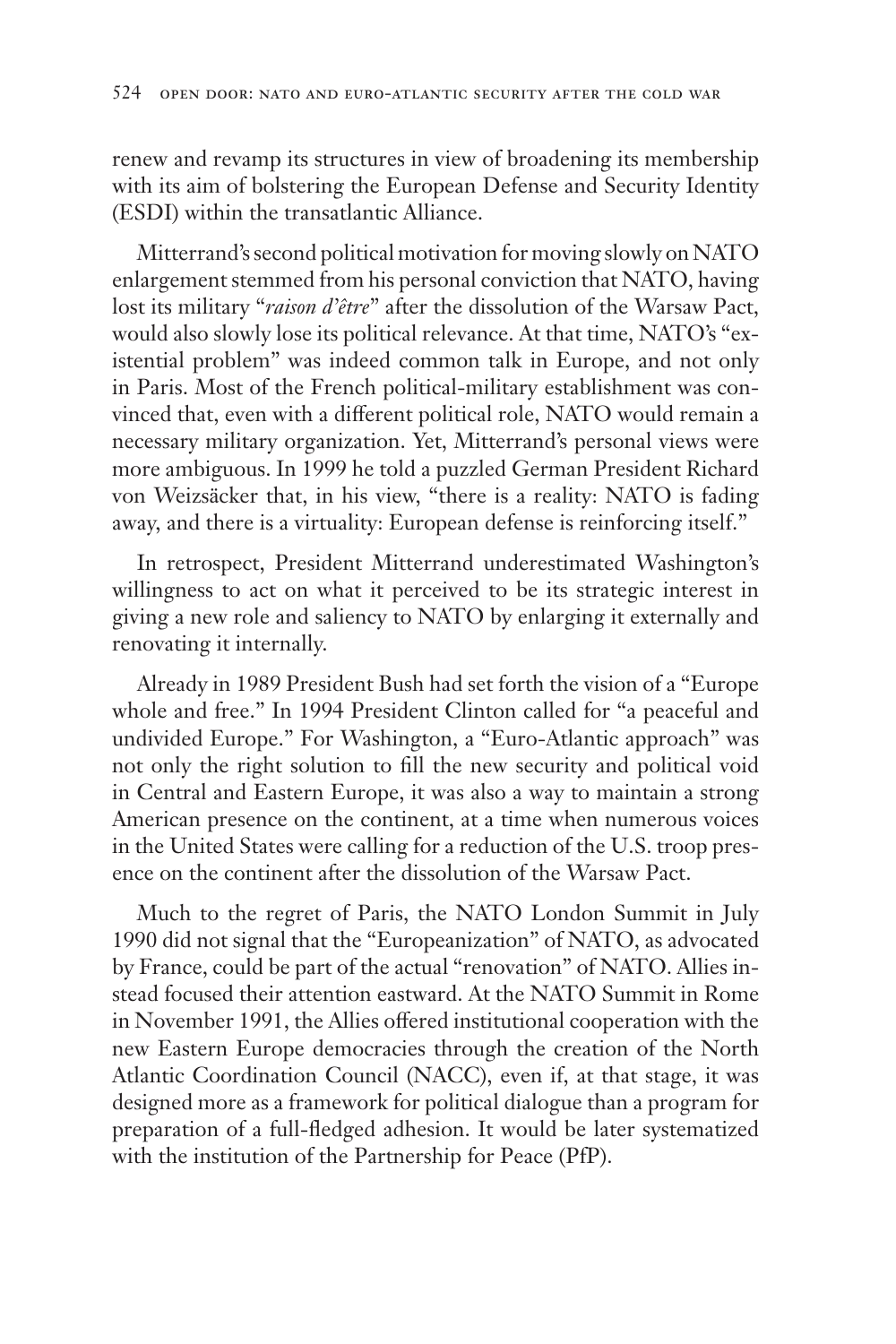In fairness, one should note that some "historic" members of the Alliance, such as the UK, Turkey, and parts of the German military establishment, as well as East Central European aspirant countries themselves, were concerned about the possible negative military implications of enlargement, the weakening of the Article 5 security guarantee and the prospect of more problematic diplomatic management of a larger and less homogenous Alliance. This line would be later used by the opponents to enlargement during the ratification debates in the U.S. Senate in 1999, including by Henry Kissinger, U.S. Senator John Warner, and George Kennan. Those concerns, however, were not expressed in Paris.

#### **Paris and the "Kidnapped Europe"**

Mitterrand's cautious approach toward the candidacy of Poland, Czech Republic and Hungary to join the EU and NATO was a paradox, given the President's own personal history and the steadily growing sympathy expressed by the French public toward the cause of freedom and democracy in Eastern Europe.

Especially since the 1970s, and even earlier, France had a tradition of hosting a very active community of intellectuals and dissidents from those countries, which Milan Kundera—himself a Czech émigré from the 1958 "Prague Spring" who had lived in Paris since 1975—described famously as the "kidnapped Europe."

Pavel Tigrid, an aide to Jan Masaryk, a former employee of Radio Free Europe, and a close friend of Václav Havel, was a Paris publisher of a review entitled *Svedectvi,* which became the rallying point for the post-1968 Czech dissidents. Earlier, with the remaining press funds of the Polish Brigade, which distinguished itself at the Monte Cassino battle in 1944, a group of Polish intellectuals, meeting in Maisons Laffite under the direction of Jerzy Giedroyc, had founded the magazine *Kultura* and began to send clandestinely to Poland the works of writers like Czesław Miłosz (who later emigrated to California), Leszek Kołakowski (living in Oxford), Gustaw Herling-Grudziński (living in Naples), and artist Józef Czapski. Bronisław Geremek had been obliged to leave Poland at the time of the anti-Semitic purge of the hard line Natolin faction fighting Gomulka within the Polish Communist Party.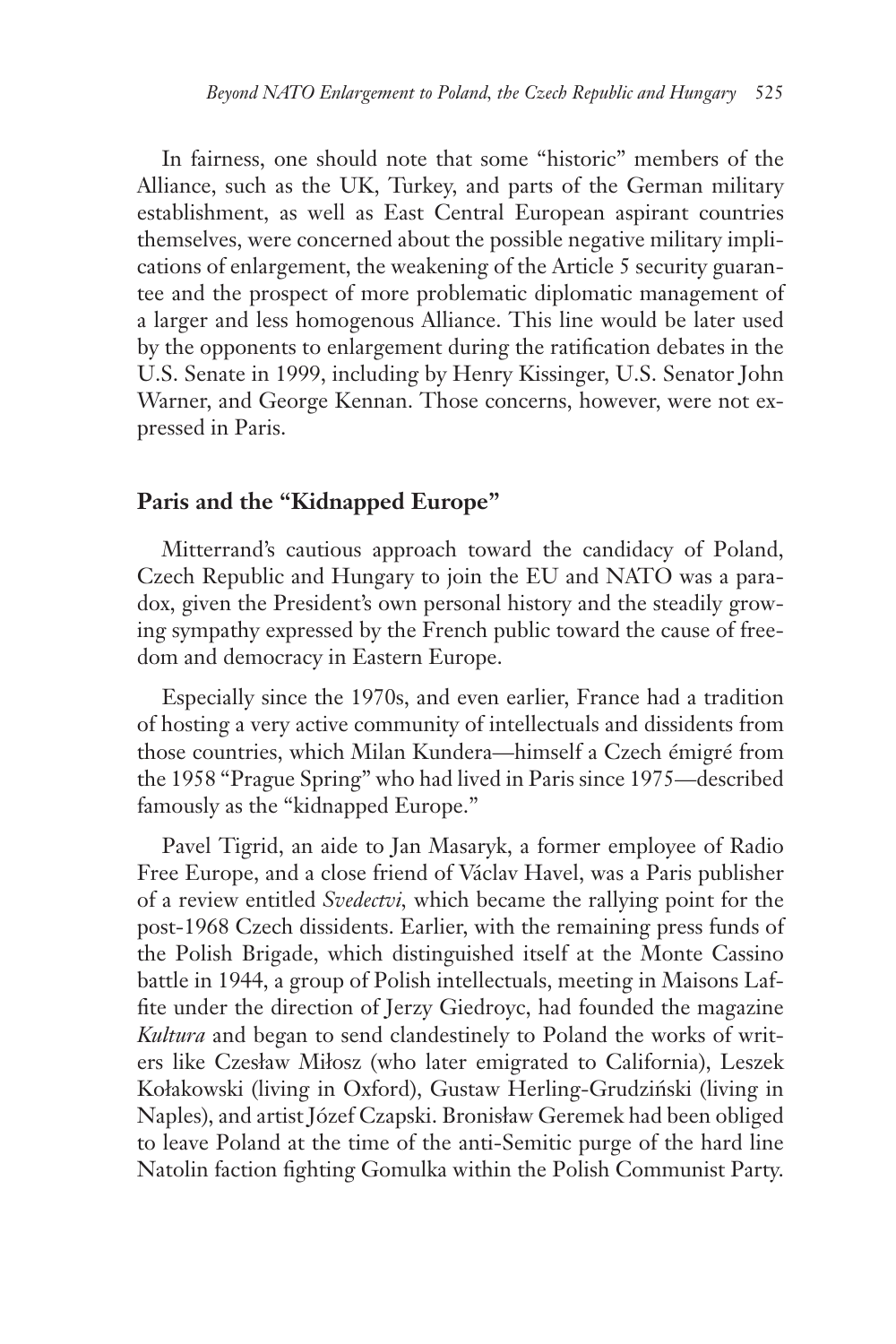<span id="page-7-0"></span>He took refuge in France and was given a post to teach at the College de France. The Hungarians could count on François Fejtő.

 Kot Jeleński and Georges Liébert linked the Paris émigrés with the Ford Foundation, the reviews *Contrepoint* and *Encounter*, Radio Free Europe and Radio Liberty, as well as international networks such as the Pen Club.<sup>[5](#page-26-0)</sup> Most importantly, in Paris, they were supported by a cluster of well-connected and influential French intellectuals, including the poet Pierre Emmanuel, Raymond Aron, George Nivat, François Bondy and Pierre Hassner.

Following the Prague Spring and the first demonstrations by *Solidarnosc*, a growing fraction of French public opinion, beyond the Parisian intellectual circles, had started supporting actively the quest for freedom in the East European countries. The reason was not only popular support for human rights and cultural freedom but because it was also a way for leftist intellectuals and politicians to demonstrate that they were breaking from the political grip of communism.

For a long time, communism had held a stronghold on French cultural life, as it had in Italy. The events in Prague in 1968 had a stunning effect, however, and deeply affected the liberal left. The repression and the ideological rigidity of the Soviet Communist Party, compounded by the behavior of a still-Stalinist French PCF party, unleashed a hem-orrhage among the ranks of its sympathizers.<sup>[6](#page-26-0)</sup> In 1974 French public opinion was electrified by the appearance of Aleksandr Isayevich Solzhenitsyn on prime-time television; Soviet dissidents became "*des causes celèbres.*"

The proclamation in Poland in December 1981 of martial law and the brutal repression of *Solidarnosc* added to the evolution of French public opinion. Traditional French sympathy for the Poles, reinforced by a large inflow of Polish workers from the 1930s, distant memories of French support for the Polish uprising of 1830, and the spontaneous rise of a wide network of supporters from Catholic and trade union associations, which clandestinely sent material help to Poland, made support of *Solidarnosc* a popular movement that could no longer be ignored by French politicians.

Mitterrand himself had been involved in those debates as a member of the Council of Europe. He had travelled extensively in Eastern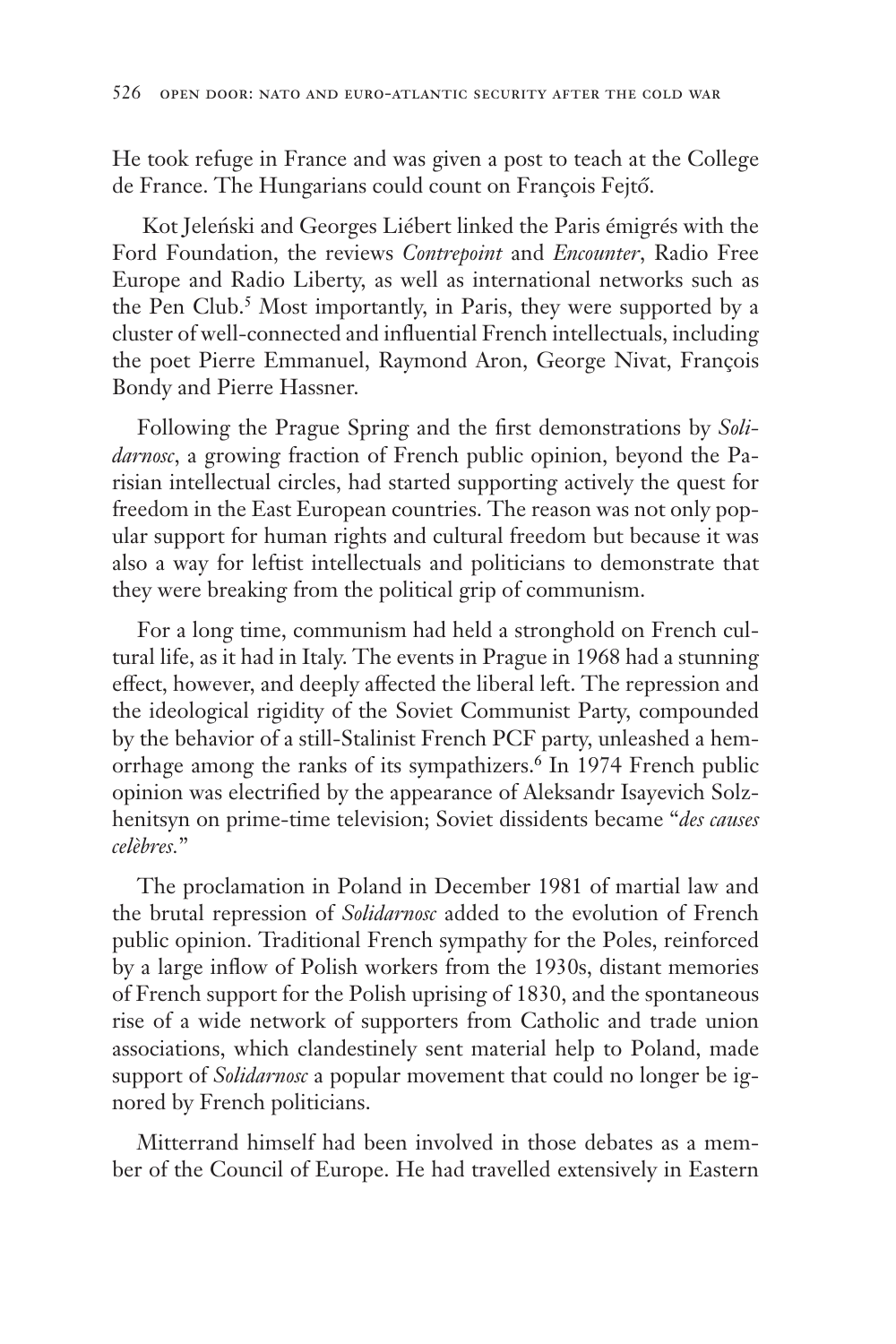<span id="page-8-0"></span>Europe as a participant in meetings of the Socialist International, a federation of European socialist parties where the German SPD had dominant influence. He supported Willy Brandt's *Ostpolitik*, much to the consternation of the French foreign policy establishment, which was aware that until Mitterrand's election in 1981 he had not yet distanced himself openly from Egon Bahr's 1963 proposals for a progressive evolution of Central Europe towards neutralization.

The idea had infuriated President Pompidou and Henry Kissinger, but at the time had been supported by several Central and Eastern European dissidents, including Václav Havel: the "Prague Appeal" of March 1985 called for the dissolution of the two Pacts and the withdrawal of American and soviet troops.

For President Mitterrand, who had in 1981 gambled on an electoral alliance with the French Communist party and included some members in the government, support for freedom in Eastern Europe and for the dissidents was therefore not only a matter of personal conviction but also a way to distance himself from his temporary communist and leftist political partners. Mitterrand did not hesitate to take diplomatic risks to support the dissidents openly.

In June 1984, during his first official dinner in the Kremlin Great Hall, Mitterrand stunned his Politburo hosts by not hesitating ask for the release of Andrei Sakharov. Later, on his first visit to Prague in December 1988, one year before the fall of the Berlin Wall, Mitterrand made his visit to President Gustáv Husák conditional on a guarantee that he could receive eight well-known dissidents, including Havel, at the French Embassy for a breakfast. Havel said that "he came to Palais Buquoy with his toothbrush," expecting to be arrested by the police when he left.

Moscow was well aware of Mitterrand's lack of sympathy vis-à-vis the USSR. He had campaigned against Giscard d'Estaing's attempts to keep open the dialogue with the Soviet Union after the Afghan invasion. At the beginning of his term, Mitterrand expelled as spies 46 members of the Soviet Embassy in Paris[.7](#page-26-0) Therefore, there was never great confidence from either side in the Paris-Moscow dialogue, even if Moscow feigned appreciation for the French position on NATO enlargement, which, as Russians confided on many occasions to other interlocutors, including Americans, "was different from that of Washington."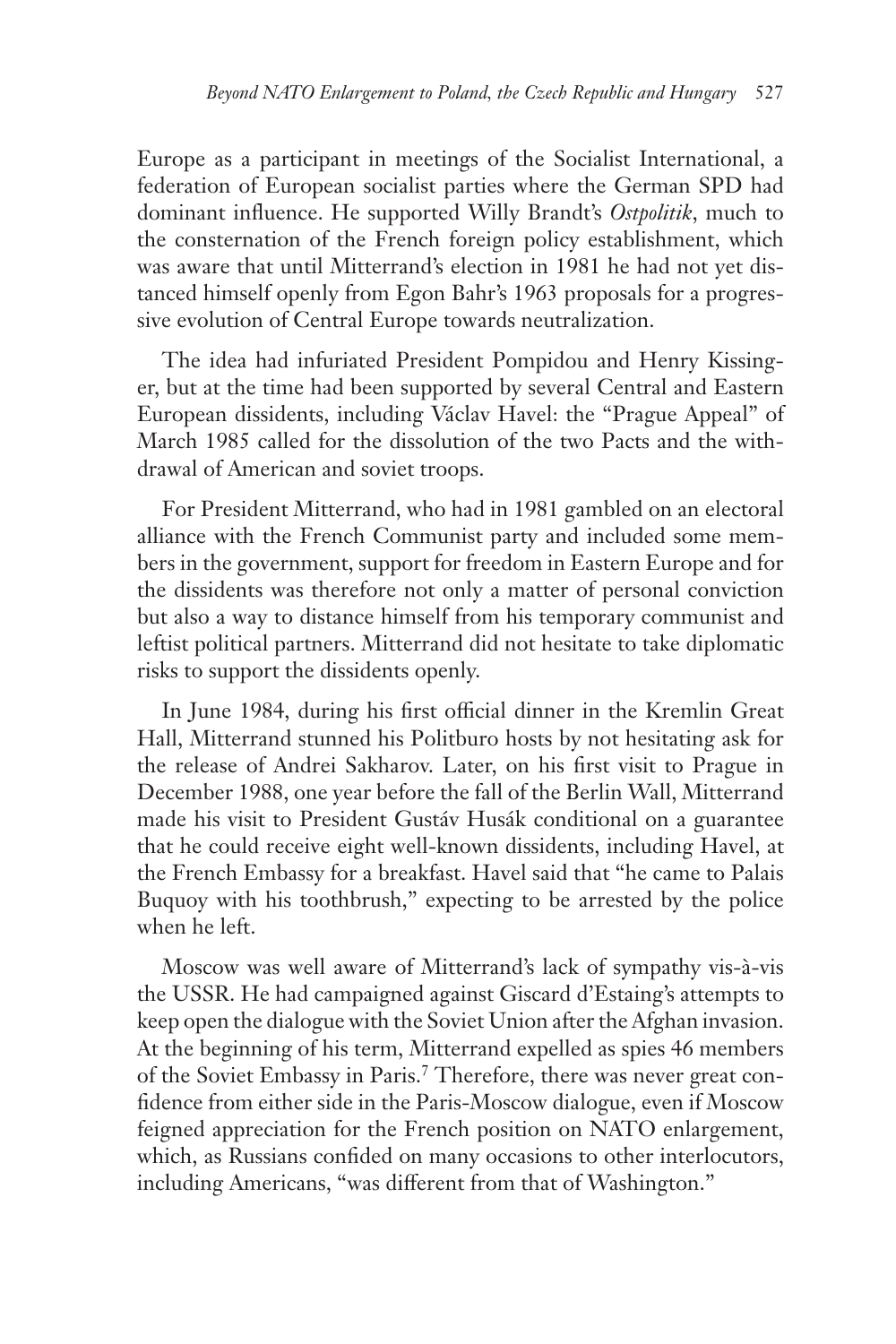<span id="page-9-0"></span>In his Moscow meeting with Gorbachev on May 25, 1990, Mitterrand tried to clarify his position: "I am perfectly aware that German reunification and its membership in NATO create very big problems for you. I am also experiencing difficulties in this regard but of a different order. This is why I am stressing the need to create security conditions for you, as well as European security as a whole. This is one of my guiding goals, particularly when I proposed my idea of creating a European Confederation. It is similar to your concept of a common European home." He added, however, the question of reunified Germany included as a whole within NATO: "France cannot allow itself to end up somewhere on the sidelines of the North Atlantic Alliance." [8](#page-26-0)

#### **The CSCE Gambit**

German reunification in 1990 came as a diplomatic surprise. It is important to recall, however, that for years the West had managed a successful policy towards the East. The principal instrument was the CSCE process, which had long involved the civil society and intellectuals of the new democracies that were now aspiring to NATO membership. The history of EU and NATO enlargement cannot be totally disassociated from this context.

Before the fall of the Berlin Wall, there was already a large consensus, officialized in the Alliance's Harmel Report of 1967, that the West should try to "Finlandize" Eastern Europe, as Lord Carrington used to say, and to "set a policy of controlled, peaceful and piecemeal changes—one that would ultimately alter the face of Eastern Europe without triggering off the defence mechanism arising from the age-old Russian security complex," as Theo Sommer, editor of *Die Zeit*, put it.<sup>9</sup>

Indeed, from the first preliminary talks held in the Helsinki suburb of Dipoli in 1972 until the approval of the Charter of Paris in 1990, the CSCE process became one of the main themes of French diplomacy in East-West relations, for three reasons. [10](#page-26-0)

First, notwithstanding the fact that the alliances remained a reality during the negotiations, the CSCE became the first practical experiment of a common European external policy, and a successful one at that.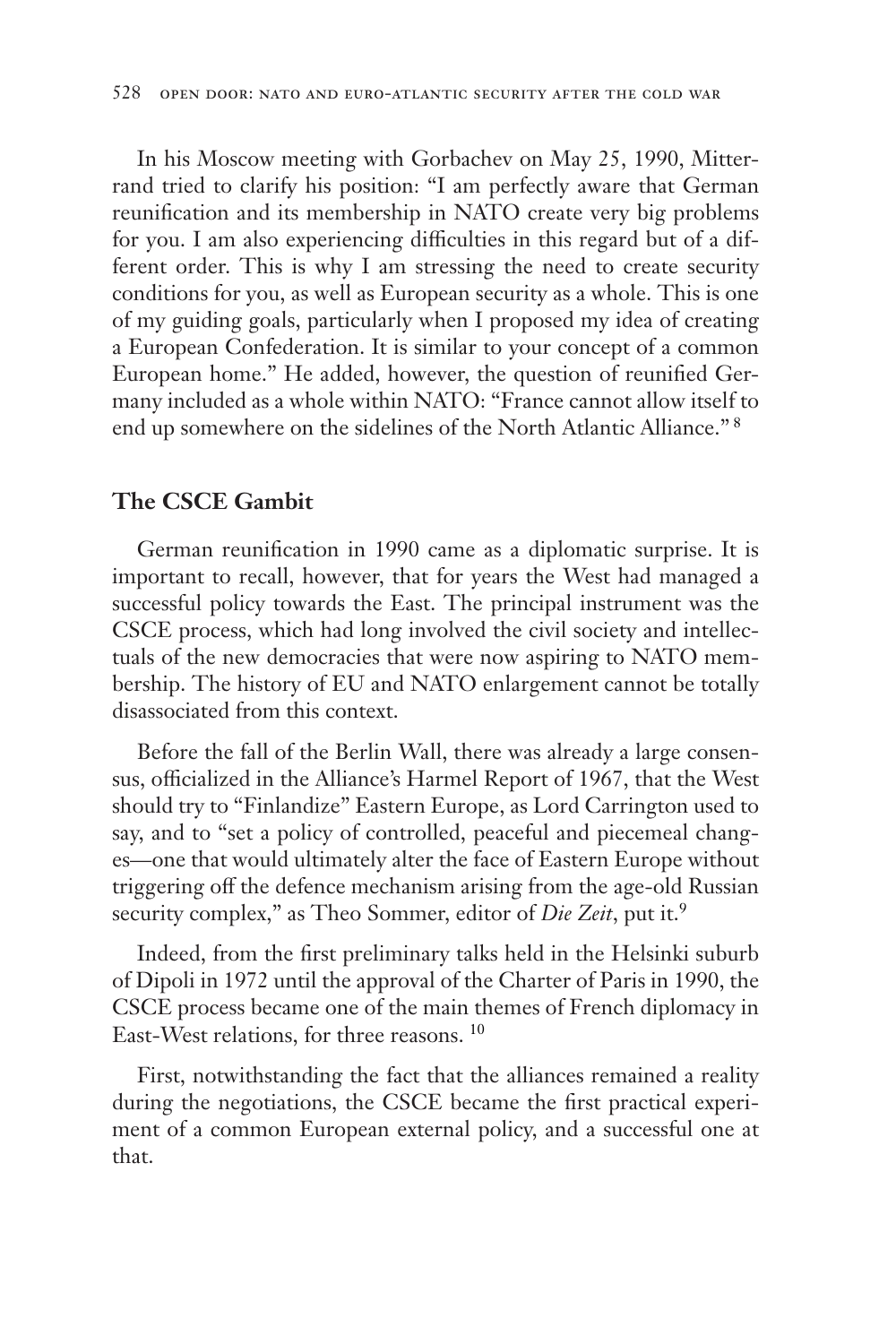<span id="page-10-0"></span>Second, the CSCE was a daring experiment with a kind of modern "post-Westphalian diplomacy." Through pan-European circulation of persons and ideas the aim was to counter the prevailing incarnation, among Warsaw Pact countries, of the old principle of *cuius regio eius religio.*

Third, the CSCE process was not only about human rights, as has too often been presented. It also involved economic cooperation and security considerations. The latter aspect became the be main objective of French diplomacy at the Madrid Review Conference from 1980 to 1983.

In the United States, President Gerald Ford and Secretary of State Henry Kissinger, faced with Congressional opposition to "détente," were tempted to belittle the importance of the CSCE process, their priority at the time being negotiations to reduce strategic arms (SALT) and conventional forces (MBFR).<sup>[11](#page-27-0)</sup>

The French, the Germans and other Europeans insisted on receiving precise commitments in the "Third Basket" of issues dealing with human rights, press and culture and freedoms. While Kissinger joked about the "swahili" of those detailed negotiations, the French were battling, among other measures, to secure the right to open "reading rooms" within French cultural institutes in East Central European countries that would be accessible to ordinary citizens. Before 1989, Havel himself valued his regular visits to the French cultural institute on Stepanska street in Prague. The widespread publication of the text of the Helsinki Act in "the principal journals" of all signatory countries, including those in the East, contributed to establish the creation of "Helsinki groups" of dissidents and encouraged contacts with civil society in those countries.

The Helsinki Final Act, $12$  the result of long and patient diplomatic work, was thus considered in Paris as a great success that should not be abandoned because of NATO enlargement. For the French, the two processes did not collide and could be complementary, especially because the CSCE, in spite of its imperfections and the cumbersome way it functioned, was still at the time of German reunification the only Europe-wide framework available.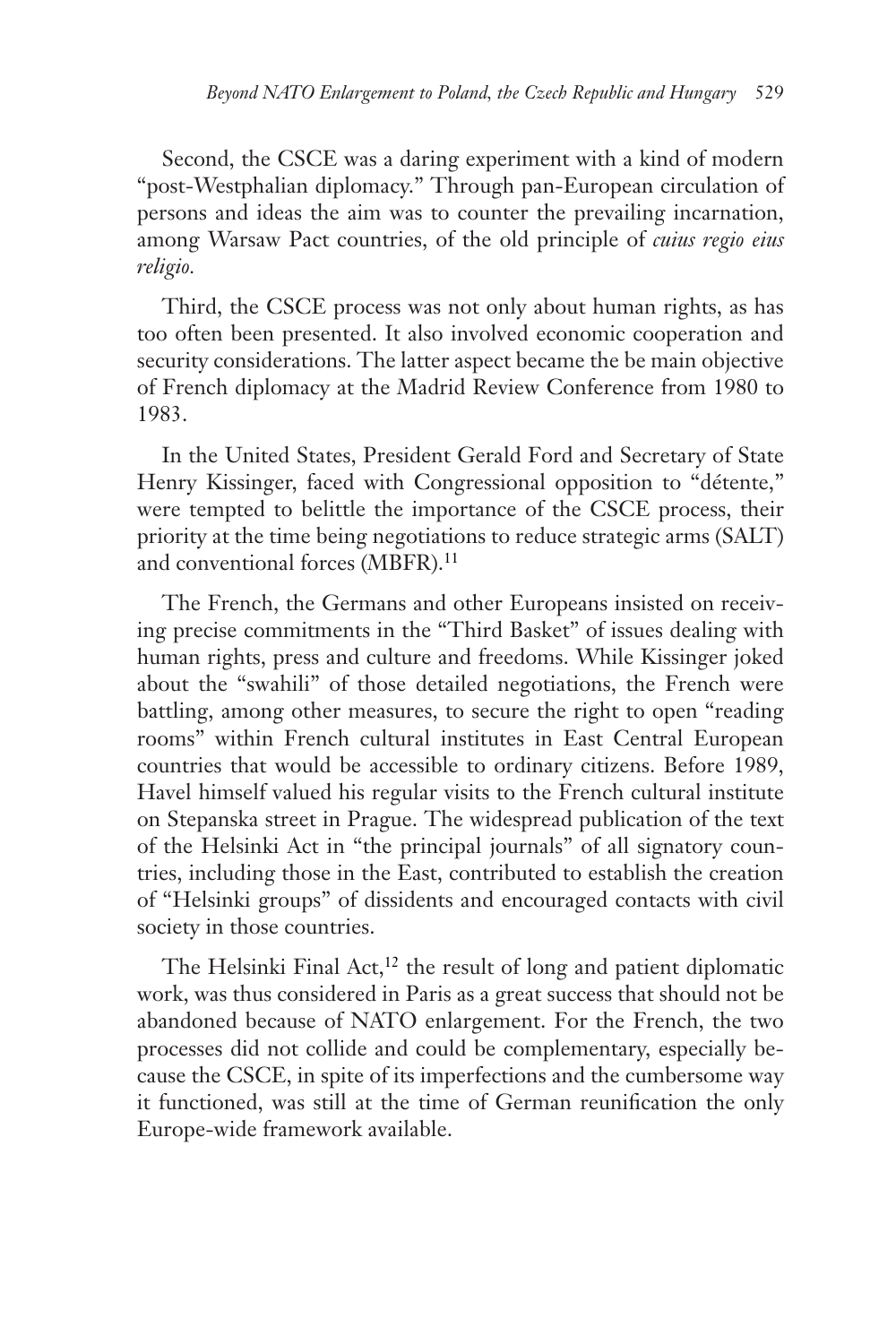<span id="page-11-0"></span>A few days after the Berlin Wall fall, Chancellor Kohl seized the political initiative by presenting to the Bundestag 10 points the German government intended to follow. Several of the points referenced an overall European process: (6) "the embedding of the future structure of Germany within the Pan-European process, for which the West has paved the way with its concept of a lasting and just order of peace;" (7) "openness and flexibility of the European Community with respect to all reformed countries in Central, Eastern and Southeastern Europe, naturally including the GDR;" (8) "energetic progress in the CSCE process using the forthcoming forums."

Most importantly, the Helsinki Final Act stated explicitly that each nation had the right to choose its own military alliance or remain neutral. At the crucial Bush-Gorbachev meeting in Washington on May 31, 1990, President Bush, referring to the Helsinki Final Act, cleverly advanced the argument that a new united Germany would have the right to choose its alliance. Gorbachev could not find a way to object, much to the consternation of his delegation.

When Boris Yeltsin visited Warsaw in August 1993, he would also acknowledge with Lech Wałęsa that the Helsinki Final Act recognized the right of all member countries to choose their alliance: it was immediately interpreted by Wałęsa as the "green light" for Poland to be allowed to join NATO, even if, soon afterward, Yeltsin retreated from his position.

During the 2+4 negotiations on German reunification, the Allies repeated that the "CSCE should be enhanced to ensure a significant role for the USSR in the new Europe." Gorbachev came back repeatedly to the idea that "the CSCE be the principal mechanism to developing a new security order in Europe." The London NATO summit in June 1990 echoed the intent of the Allies to diversify and "strengthen the role of the CSCE."

In the same vein, Yeltsin told Clinton at their Halifax meeting in June 1995 that "NATO is a factor too of course, but NATO should evolve into a political organization.["13](#page-27-0) Moscow was never able to make precise proposals, however, beyond the reference to the need of using the CSCE forum to negotiate the reduction of conventional forces in Europe.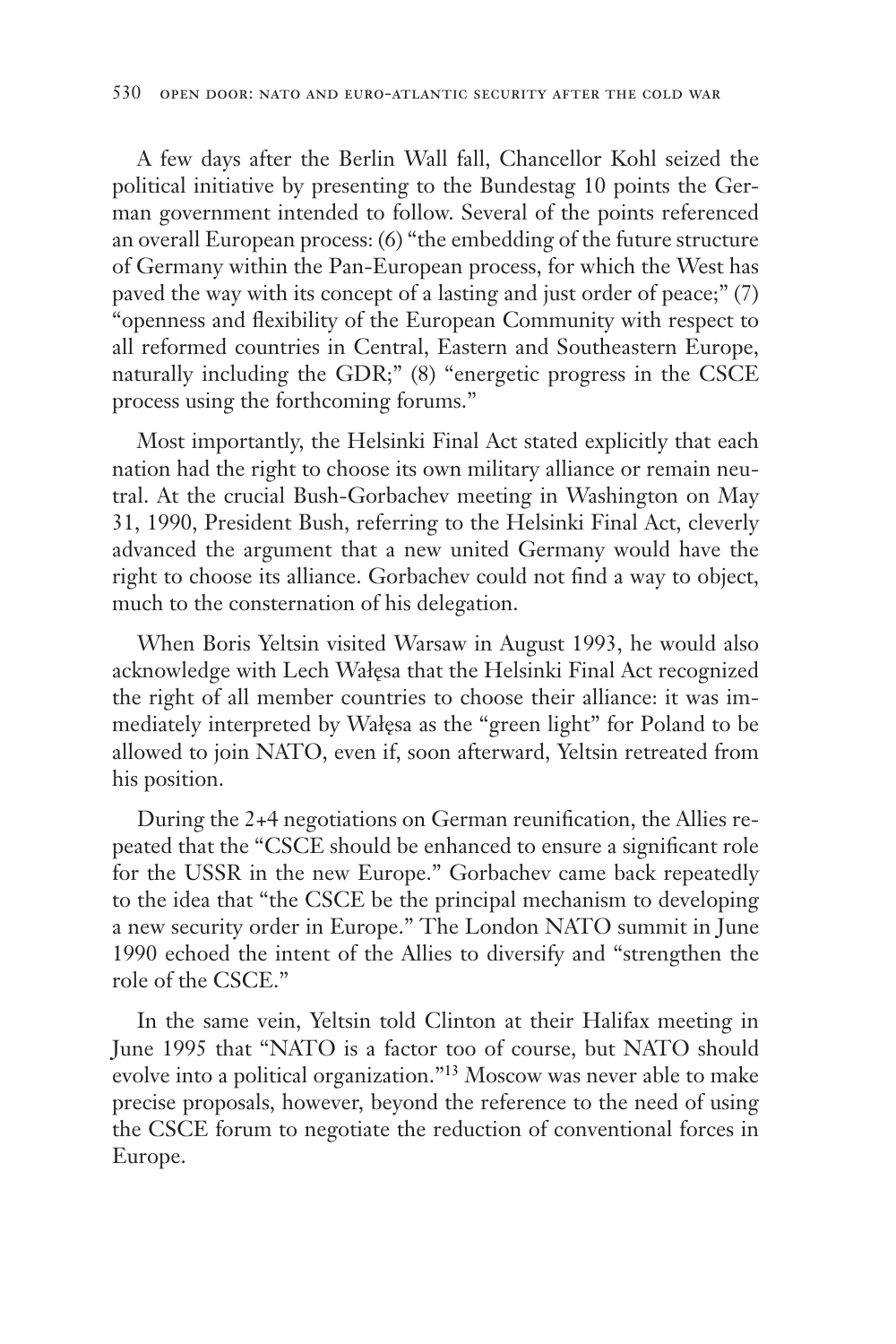<span id="page-12-0"></span>Negotiations to reduce Conventional Forces in Europe (CFE) originated from a French initiative at the second CSCE Review Conference in Madrid. In November 1980 a proposal had been endorsed by the Atlantic Alliance with the aim to prepare a mandate for opening an alternative to the deadlocked MBFR negotiations in Central Europe, which had been going on for about a decade. Paris had long been hostile to this pact-to-pact negotiation on troop reductions in a narrow band of territory in Central Europe. Paris became even more preoccupied when NATO introduced what it called "option 3" dealing with nuclear-deployed weapons in the zone. The idea to introduce a new approach of conventional arms control in the CSCE framework raised, at first, American opposition. The human rights specialists worried, in the words of the head of delegation at Madrid, Max Kampelman, that "putting the elephant of security in the bathtub of human rights" would unbalance the whole process.

There were also some reservations at NATO headquarters. The MBFR had been seen as an opportunity to establish contacts with the Warsaw Pact in Vienna and as a way to head off the Mansfield amendment in the U.S. Congress, which threatened to reduce U.S. troops in Europe. A French proposal aimed, in fact, to kill MBFR and to start the conventional negotiations over again with a wider framework of 23 countries, beginning with confidence-building measures, was therefore a priori eminently suspect.<sup>14</sup>

However, even if some NATO delegates went almost apoplectic during the intra-Alliance preparation of the negotiating package, which was further addressed at a Stockholm Conference in 1984, the approach succeeded and led to a complex agreement on conventional forces reductions and transparency measures. The CFE framework proved itself quite useful to settle the difficult issue of troops ceiling for reunified Germany. The adaptation of regional troop ceilings in CFE II would later take into account the massive conventional force reductions resulting from the end of the Warsaw Pact. Signed in November 1990 in Paris, the CFE treaty remained an element of the new European security architecture until Russia withdrew from it in 2008.[15](#page-27-0)

The CSCE as a new pan-European security framework was also widely supported by the democratic opposition in Central and Eastern Europe. As the one institution to which they already belonged, and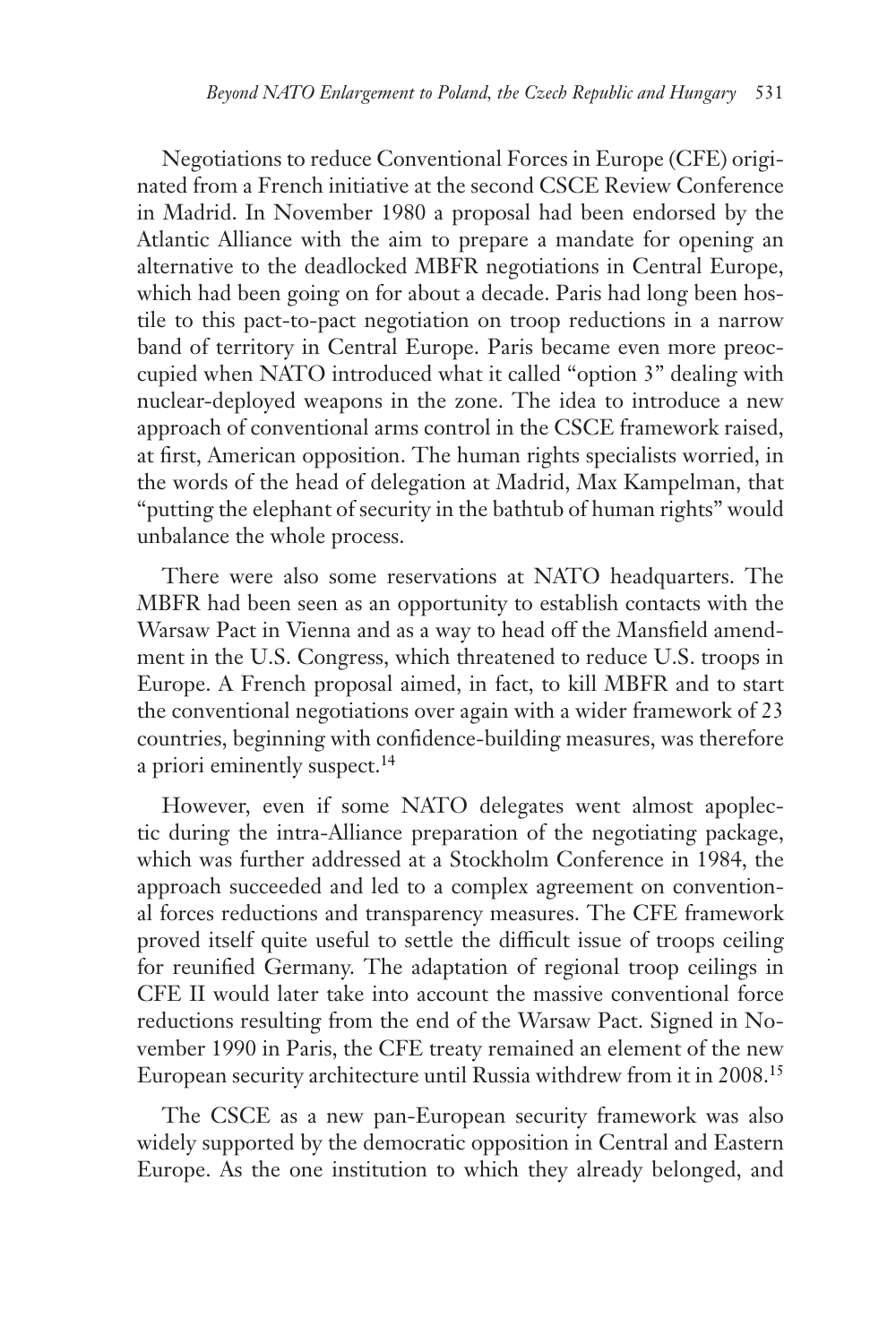with its focus on an all-European approach, it was natural that such a political forum should be attractive for them and that it could possibly be institutionalized. In Prague, Havel and his foreign affairs minister Jiří Dienstbier therefore proposed in April 1990 a permanent OSCEbased "Security Commission," which would replace both NATO and the Warsaw Pact. It was obviously not acceptable for NATO and other East Central European countries. Havel demurred at a meeting of the Council of Europe in May.

The idea of semi-permanent structures for the CSCE reappeared in the "Paris Charter for a new Europe," signed at the Paris Summit of 1990. This CSCE Summit meeting was considered a French success, but Mitterrand didn't build on it. In the meantime, he had become wedded to his personal pet project: the "Confederation."

#### **The Confederation: A Bridge Too Far?**

At the end of December 1989, Mitterrand surprised everyone by introducing a proposal for a new East-West forum, which he called the "Confederation," whose link with the CSCE was ambiguous. The stated purpose was to develop concrete long-term cooperative projects in a flexible framework, allowing nations, firms, institutions to build bridges between the two sides. Those projects could be advanced with different combinations of participants ("variable geometry") so as to avoid institutional rigidities. Military and security issues were not to be addressed in the Confederation.

The subtext was that the Confederation would serve as a bridging mechanism between the present economic and social condition of aspirants to the EEC and the ultimate date of accession to the EC, which Mitterrand saw as a more distant objective. It had also the purpose of harmonizing the various agreements between the concerned candidates. Mitterrand had pointed out to Havel that accession to the EC (later EU) would require time; aspirants would need to meet the substantial conditions of the *acquis communautaires*. It was better to start with a series of practical cooperation initiatives, which could lead progressively to the required level of readiness to accession.

As soon as the details emerged, however, many began to question the very rational for this French proposal. The Germans started to distance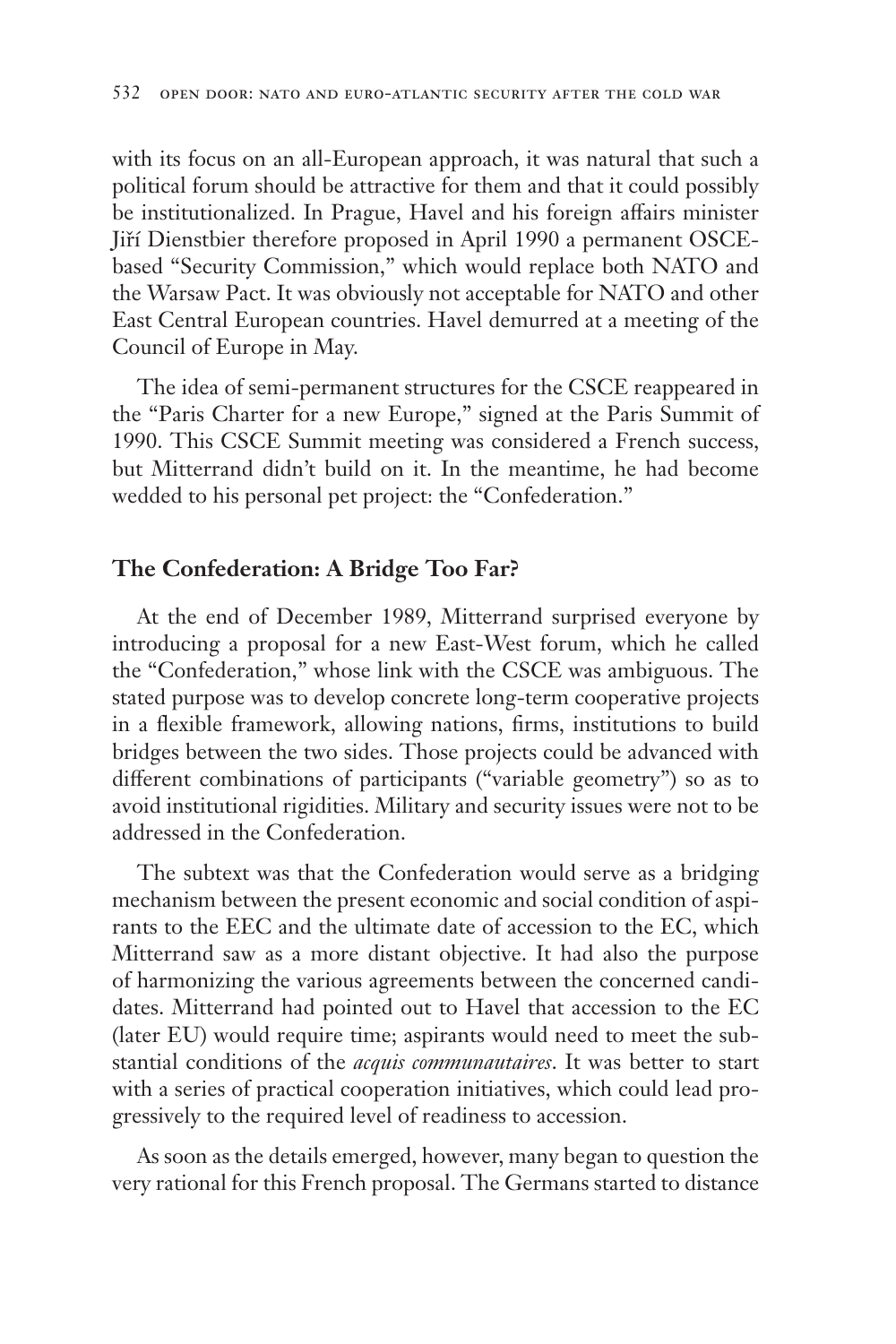themselves from an initiative that they saw as duplicating the Second Basket of the CSCE and possibly complicating the ambitious national policy they were about to implement in an area in which Germany historically had been present. While the inclusion of the already weakened USSR was mentioned (Mitterrand argued it was important "not to isolate them" just when the Soviet Union was being dismantled), U.S. participation was not anticipated, at least at the start: civil society representatives and economic actors would represent them. Washington was furious and began a campaign against the whole idea. The European Commission was also worried about potential competition in its own area of competence.

Havel, who at first applauded at the project and had agreed to host it in Prague, began to retract, not only because the United States would be absent, but also because of the negative reactions he was getting from around Europe. The legitimate suspicion that the Confederation was designed as a way station before enlarging the EC, or even worse, as a permanent holding pen, could only generate negative reactions. Mitterrand himself, to the utter dismay of his staff, bluntly confirmed these suspicions in a radio interview on June 12, 1991, on the very eve of the opening of the conference, and so, essentially, sank the whole idea.

The ensuing debates in Prague were considered as "useful" but, as Havel put it at the closing of the conference on June 14, somewhat "futurologistic." The small secretariat supposed to be created in Prague was forgotten and the follow-on anticipated for the conference attracted no takers. Two months later, the attempted putsch in Moscow diverted attention from the already- stillborn Mitterrand project.

The failure of the Confederation had no real political impact in France. By the end of the year the success of the Maastricht Treaty silenced the criticism of a bungled diplomatic venture. It could have been anticipated, but the personal involvement of the President and his close staff had made the forewarning of failure not an easy task for the diplomatic apparatus. It was a disaster for the influence of France in East Central Europe and had a lasting effect on Paris' credibility as far as the EU enlargement was concerned. It would be up to Mitterrand's successor, Jacques Chirac, to redress the negative impressions creat-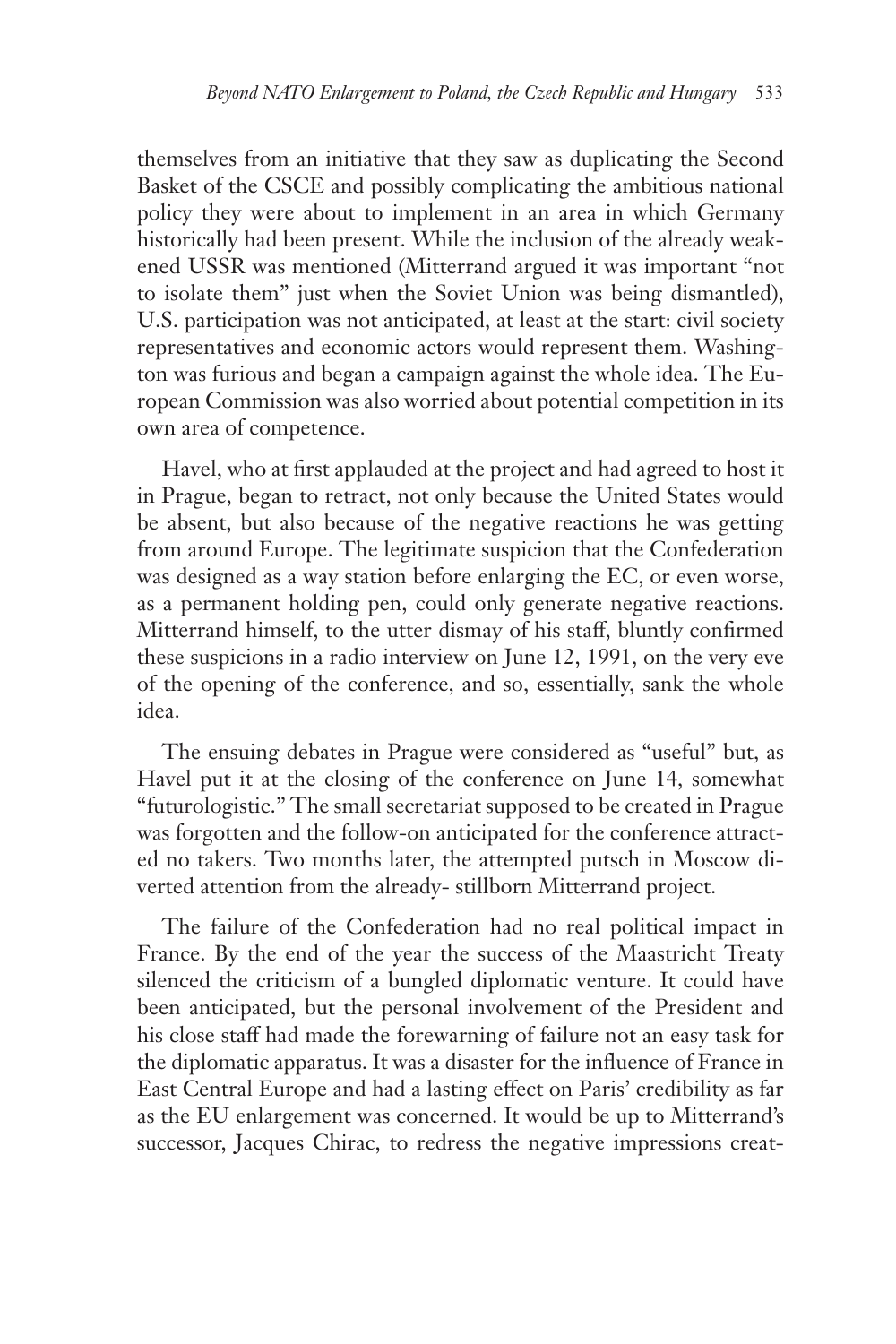<span id="page-15-0"></span>ed, even at the price of a rather demagogic competition with Kohl for promising a fixed date for the accession of new candidates to the EU.

Some diplomats argued that the Confederation could have played a useful role, and that it was a "good idea too soon.["16](#page-27-0) Paris had however misunderstood that Washington's policy toward the new Europe was not simply geared to preserving NATO and the U.S. military presence but to redefining American political influence on the continent. Trying to separate the two tracks was indeed consistent with the French view about the role of the EC, but was not acceptable to Washington.

### **Bosnia and the NATO 1997 Madrid Summit: Who Would Be Next?**

The enlargement debate clearly could not be isolated from external crises. The Bosnian war, which began in 1991 after Slovenia and Croatia unilaterally declared independence from the Yugoslav Federation, was critical. As Ron Asmus wrote: "NATO enlargement would never have happened absent the U.S. and NATO's all-out and eventually successful effort to stop the war raging in Bosnia."[17](#page-27-0)

Bosnia had a decisive impact on the Paris-Washington relationship and on the way the French would see the need for NATO to adapt its structures and missions. While the Americans supported in principle the goal of European integration, they were determined to prevent the emergence of European security arrangements they feared could undermine NATO and particularly arrangements related to the Alliance's integrated military structure. Persistent endeavors by the French to raise the profile of a European Security and Defense Identity (ESDI) within NATO were therefore not welcomed. Since France simultaneously was putting much needed troops on the ground in Bosnia and hinting at its rapprochement with NATO in military matters, Washington was also eager not to confront Paris directly.

The Balkans were a huge shock for the candidate countries, who discovered that the end of the Warsaw Pact was not the anticipated recipe for stability and democracy in Europe and that NATO and the EU, because of the Gulf War and then Bosnian crisis, were not prioritizing enlargement in the way they had first assumed. The Bosnian wars would in due course represent an opportunity for some candidates to show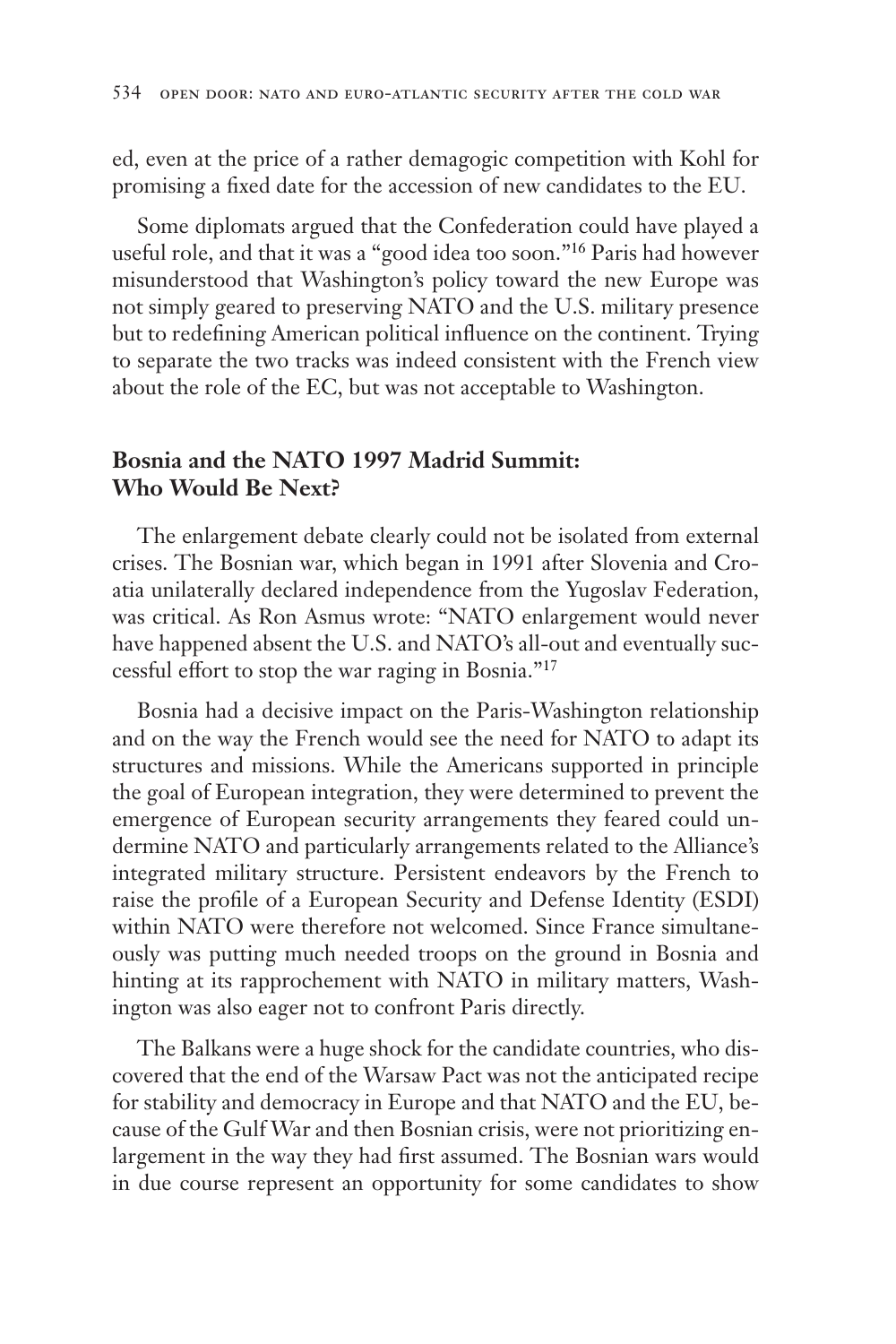<span id="page-16-0"></span>their contribution to NATO through the Partnership for Peace. A few of them sent small contingents to IFOR. Hungary distinguished itself by welcoming on its soil a useful logistical hub for NATO-led forces.

When Jacques Chirac was elected President of France in May 1995, he found the Bosnian crisis on the doorstep of his mandate when Serbian forces took hostage 300 UNPROFOR soldiers, including some from France. UNPROFOR, set up in 1992 at the level of 14,000 troops, had limited operational flexibility and few military powers, due to political constraints introduced by the U.N. Security Council. Chirac ordered immediately a strong military reaction by the French contingent, bypassing U.N. local representative Yashusi Akashi. He also began, with the help of London and of a new European "Contact Group," to develop plans for a Rapid Reaction Force to try to contain the growing ethnic conflict between Serbs and Muslims in the Balkans. Eventually the French would deploy up to 7,000 troops and suffer one-third of the casualties.

During President Chirac's first visit to Washington on June 14, 1995, he was able to convince the Clinton White House and the Congressional leadership that the credibility of the West and NATO was at stake in this first open military conflict in Europe since World War II. It led to an important shift in U.S. policy.[18](#page-27-0)

In the wake of the Serb attacks on Sarajevo, widespread ethnic cleaning and the atrocities of Srebrenica on July 11, 1995, President Clinton decided upon greater American involvement, but still without any troops deployed on the ground (save some special forces in Croatia).

After the Dayton peace arrangement, when the conflict restarted in Kosovo, a massive NATO air operation began. For the first time since its creation, NATO was engaged into a real military operation. It proceeded with difficulties, especially regarding political control of the intervention by the North Atlantic Council. NATO's Supreme Allied Commander (SACEUR), General Wesley Clark, would later complain about "waging a war by committee," and objected to the way British General Michael Jackson disobeyed his orders to stop the rush of the Russian contingent towards Pristina airport; Clark was particularly incensed by Jackson's comment that he didn't "want to be the first to begin the Third World War.["19](#page-27-0)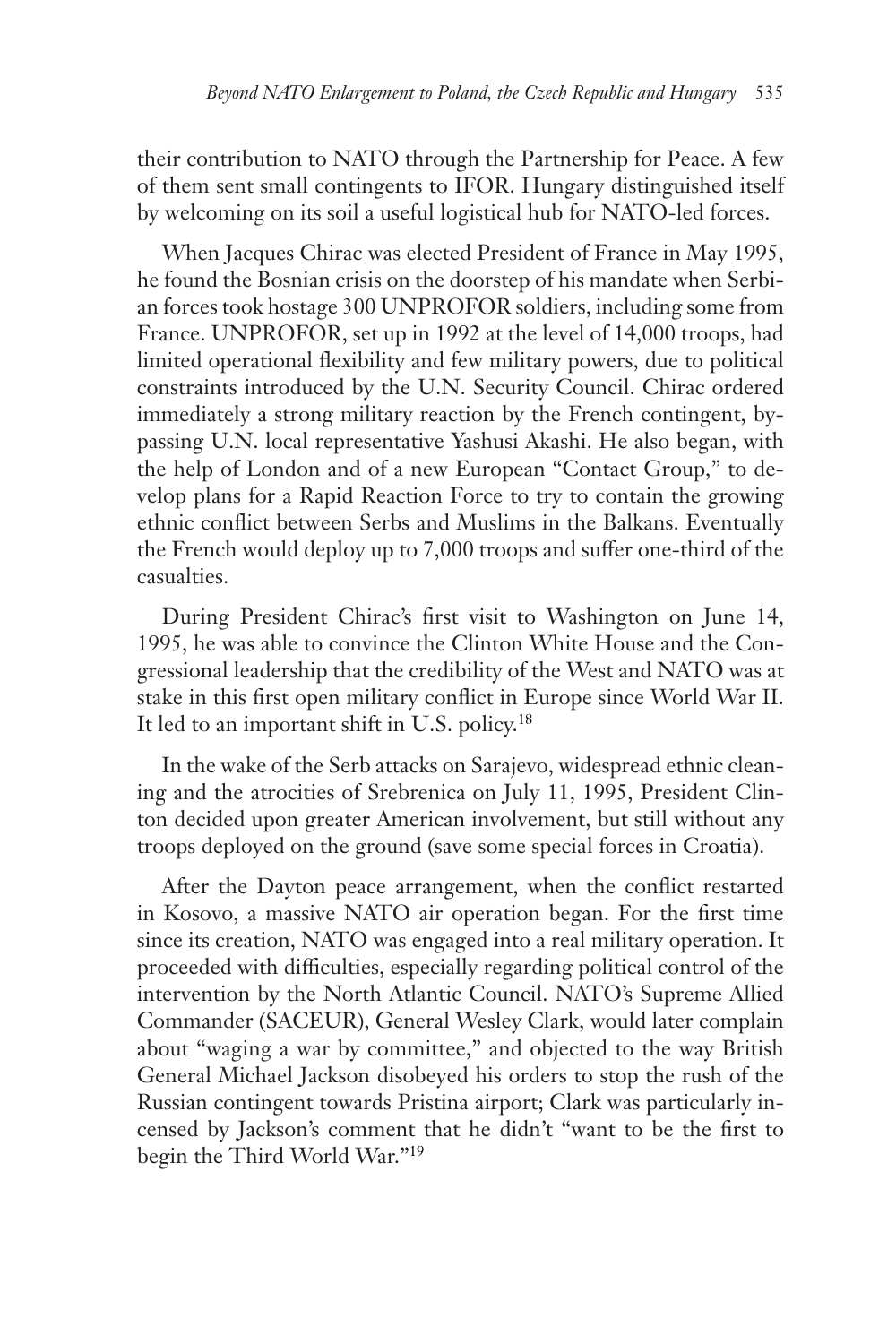<span id="page-17-0"></span>The Europeans, who bore the brunt of military actions on the ground while the American were deployed in the air, were unhappy with the whole affair and the new mood indirectly affected the debate about NATO enlargement.

It was unavoidable that the Balkans crisis would keep the French pushing the issue of the "European pillar" (ESDI) within NATO. Paris believed it had secured London's support (as would later be confirmed in the French-British bilateral declaration at their St. Malo Summit on December 4, 1998). In exchange, France signaled its readiness to move closer to full integration into NATO military structures. In Paris, the Elysée had been convinced that progress had been made through confidential Franco-American conversations throughout the spring and summer of 1996, including at a foreign ministers' meeting in Berlin in early June. Therefore, Paris was severely disappointed by Washington's negative reaction to new and ambitious French proposals to reorganize NATO military commands, including that France would assume command of AFSOUTH in Naples, one of the two major NATO commands in the Mediterranean area, from the United States.<sup>20</sup> On August 28 President Chirac made the tactical error to send a letter to President Clinton, detailing the proposals prepared by his staff, boxing himself into a hardline position. The letter would eventually leak.<sup>21</sup> The Pentagon, which was in no mood for any concessions to Paris, was infuriated. Chirac was extremely upset and made it a personal issue in his relationship with Clinton. Washington began to fear that the French would make enlargement hostage to the reform of NATO. It poisoned the atmosphere for preparation of the Madrid NATO Summit of 1997.

Meanwhile, the work within the Alliance on enlargement was continuing. In December 1994 the North Atlantic Council started a "process of examination" inside the Alliance to determine how NATO would deal with enlargement. By fall 1995, based on a set of criteria set forth by U.S. Secretary of Defense William Perry (which came to be known as the "Perry principles"), Allies had agreed that candidates had to make commitments to democracy and market economy precepts, recognize the sovereignty of other countries, agree to NATO's decision-making by consensus, develop interoperability, and to defend other Allies.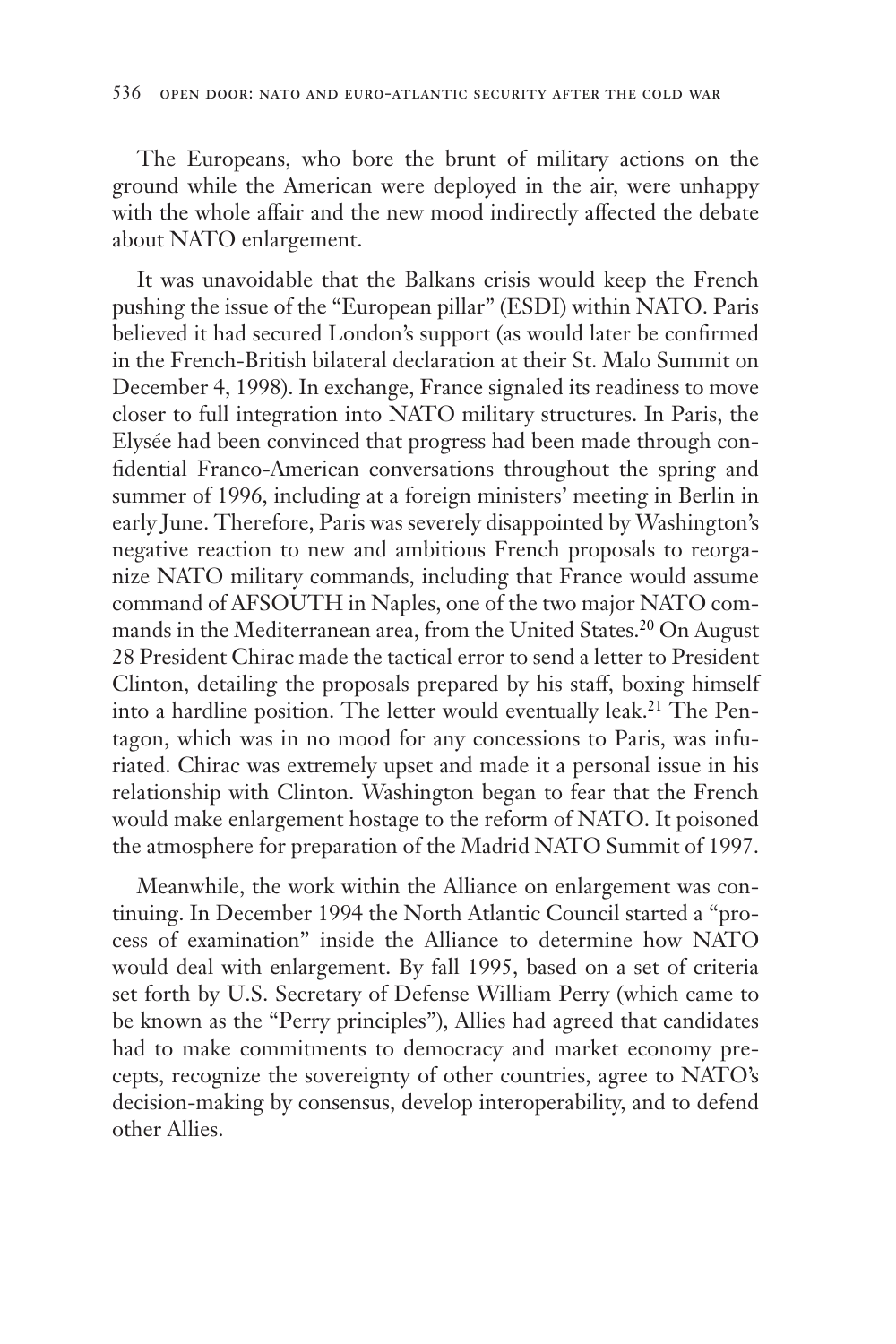The Russians were cooperative enough at the time, while still opposing the enlargement of NATO. They agreed to send a military contingent to implement the Dayton Peace Accords, under the proviso that Russian forces would be under the "tactical command" of U.S. General George Joulwan in his U.S. role, rather than as Supreme Allied Commander of NATO.

The mood begun to harden, however, after the Russian Duma elections of December 1995, the reelection of Yeltsin in 1996 and his choice of the more conservative Yevgeny Primakov as Foreign Minister, replacing the Western-oriented Andrei Kozyrev.

As Moscow was again presenting alternative plans for postponing the enlargement, U.S. Secretary of State Warren Christopher responded by stating publicly in Prague the unwavering U.S. commitment. It was only after the Clinton–Yeltsin meeting in Helsinki on March 21, 1997 that the Russians began to yield.

Worried about the prospect that Yeltsin might not remain in power for long, and in order to consolidate this progress, Washington decided to accelerate the diplomatic processes, setting as the goal a NATO Summit in June 1997, in order to take into account the need not to weaken Yeltsin by the time of the Russian elections in 1996.

Chirac was, however, still pleading to slow down the process, seeking to reassure Moscow about the meaning of enlargement, now that fractures were appearing within the Russian leadership.

Many in Washington shared this view of a "double track"—pushing for enlargement while trying to appease Russia with carrots of special arrangements. It was thus proposed to Moscow, as a demonstration of good will, that a "new relationship to NATO" would be announced. After intense discussions in and among European capitals and with Moscow, the "NATO Russia Founding Act" was signed in Paris on May 27, 1997.

The Founding Act stated that NATO and Russia "do not consider each other as adversaries," and intended to develop "a strong, stable and enduring partnership." The Act went as far as to envision "goals and mechanisms of consultation, cooperation, joint decision-making and joint action," and developing a broad program.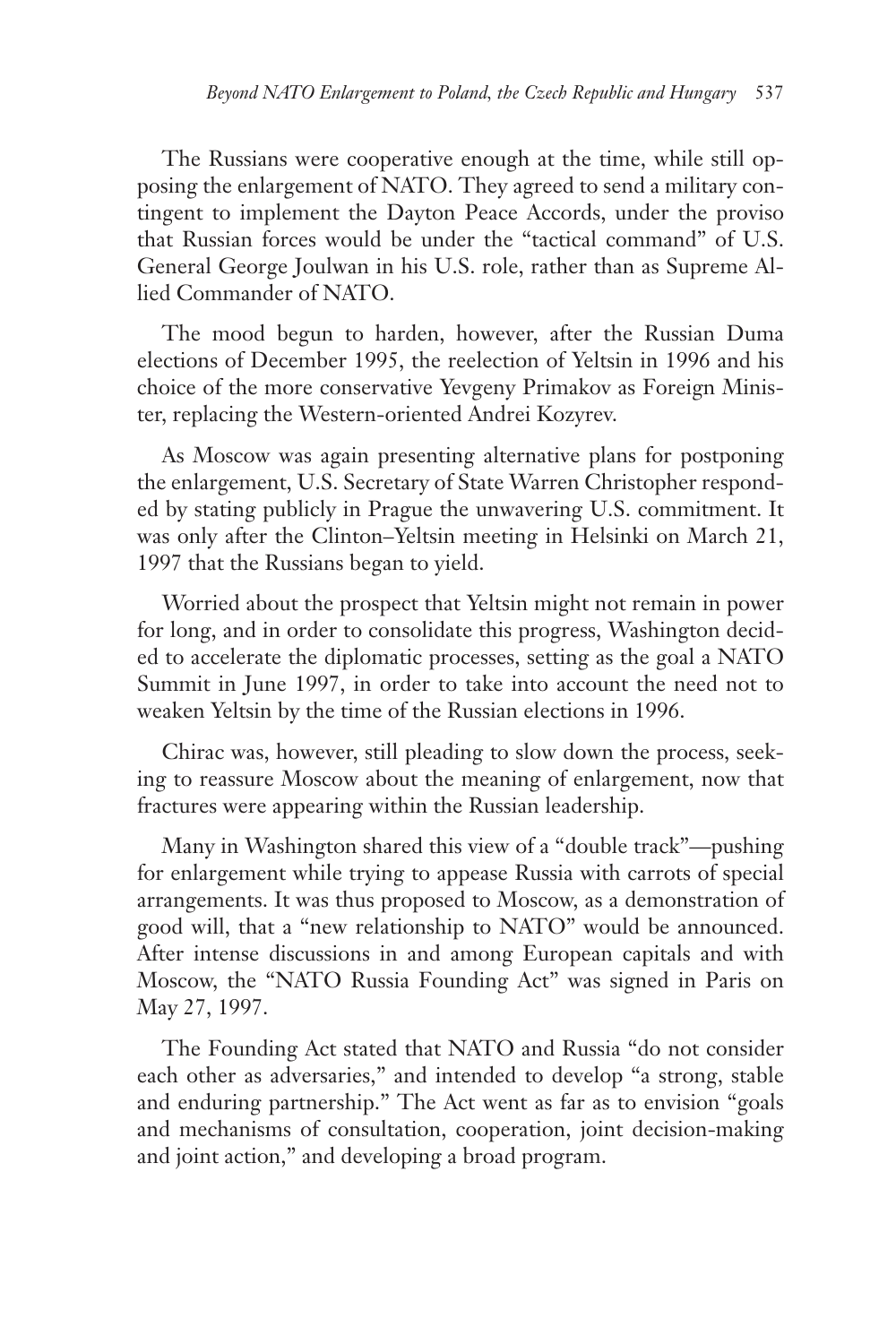<span id="page-19-0"></span>A key provision, which still resonates in the public debate more than two decades later, was a unilateral statement by NATO members that they "have no intention, no plan, and no reason to deploy nuclear weapons on the territory of new members, nor any need to change any aspect of NATO's nuclear posture or nuclear policy—and do not foresee any future need to do so." The Act also called for an adaptation of the CFE agreement to consider further conventional reductions. As far as the conventional posture was concerned, "NATO reiterates that in the current and foreseeable security environment, the Alliance will carry out its collective defense and other missions by ensuring the necessary interoperability, integration and capability for reinforcement rather than by additional permanent stationing of substantial combat forces."

Having thought that they had placated Moscow, the Allies had to decide whether to select a broad number of candidates or only a privileged few, and in the latter case, what to do with those not accepted in the next membership wave.

At the May 29-30, 1997 meeting of NATO foreign ministers in Cintra, Portugal, differing views were expressed. The United States was steadfast in its support only for Poland, the Czech Republic and Hungary, excluding Meciar's Slovakia from the first round. Italy, France and some other Allies declared themselves also in favor of including Romania and Slovenia, given their internal political evolution and the need not to consider in the first round of enlargement only a "German security belt." The United States, in turn, was concerned that the larger the first round, the more difficult it would be not to consider at the same time the Baltic countries. No agreement was reached. As Ronald Asmus recalled, "the Cintra meeting was a public relations disaster" and U.S. behavior was denounced in Paris "as hegemonic.["22](#page-27-0)

Chirac, still bristling from the rejection of the French proposal about AFSOUTH, proved himself unyielding on including Romania at a June meeting with Clinton in the margins of the G-8 in Denver.

The NATO Madrid Summit on July 7-9 1997 opened therefore on a split: France and Italy, supported by 7 other allies, opted for a broader first round while the United States and 6 allies favored a smaller group of new members. Considerations about easier Congressional support for a limited number of candidates, the willingness to guarantee a sec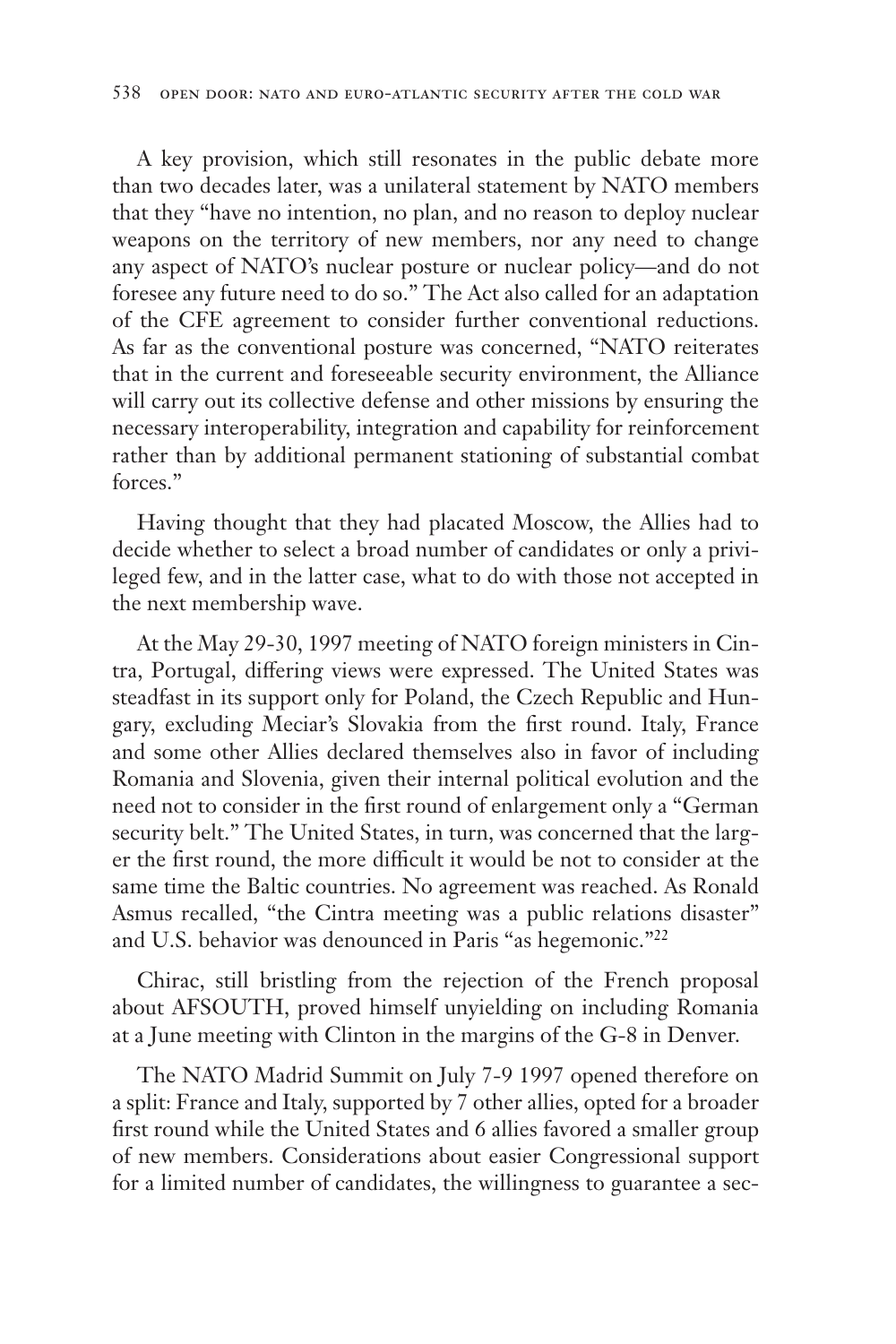ond round later for those excluded from Madrid, and strong ethnic lobbying by Polish and Czech minorities in the United States were important factors for Washington.

For Paris, close links with Romania and the wish to reestablish a balance between Central Europe and Southeast Europe was considered to be equally important. Italy was also keen to have Slovenia, a neighbor, on board.

During the Madrid meeting Clinton was able to rally German Chancellor Helmut Kohl to his side. After tense discussions, Clinton—who did not want to put Chirac into a difficult position (after he had recently lost parliamentary elections and was saddled with a "cohabitation" government largely hostile to a NATO rapprochement)—managed with the help of NATO Secretary General Javier Solana to obtain a presentational change of the final communique, which was a face saver for France and Italy.

The option for a limited first round enlargement to the 3 Visegrád countries (minus Slovakia) was therefore adopted. As a way to demonstrate that NATO was willing to keep "an open door," NATO agreed to intensify its individual dialogues with candidate countries. As Daniel Hamilton recounts in this volume, as a complementary effort Washington developed a Northern European Initiative and in January 1998 offered the three Baltic states a "Charter of Partnership."

The long battle of ratification in the U.S. Senate saw foreign policy establishment luminaries such a U.S. Senators Sam Nunn and John Warner, former defense secretary Robert McNamara, Ambassadors Paul Nitze and Jack Matlock, and Henry Kissinger criticize aspects of the Clinton Administration's approach to NATO enlargement. George Kennan denounced NATO enlargement as an error of historic dimensions. Eventually, however, as Jeremy Rosner recounts in this volume, the U.S. Senate voted 80 against 19 for the ratification on May 1, 1998. An amendment asking the candidates to first join the EU before joining NATO was defeated on the floor. Senator Warner's amendment to delay a second round of enlargement by three years received 44 votes, but was also defeated. At NATO's 50<sup>th</sup> Anniversary Summit in Washington on April 23-24 1999, Poland, the Czech Republic and Hungary made their official debut in NATO as full members.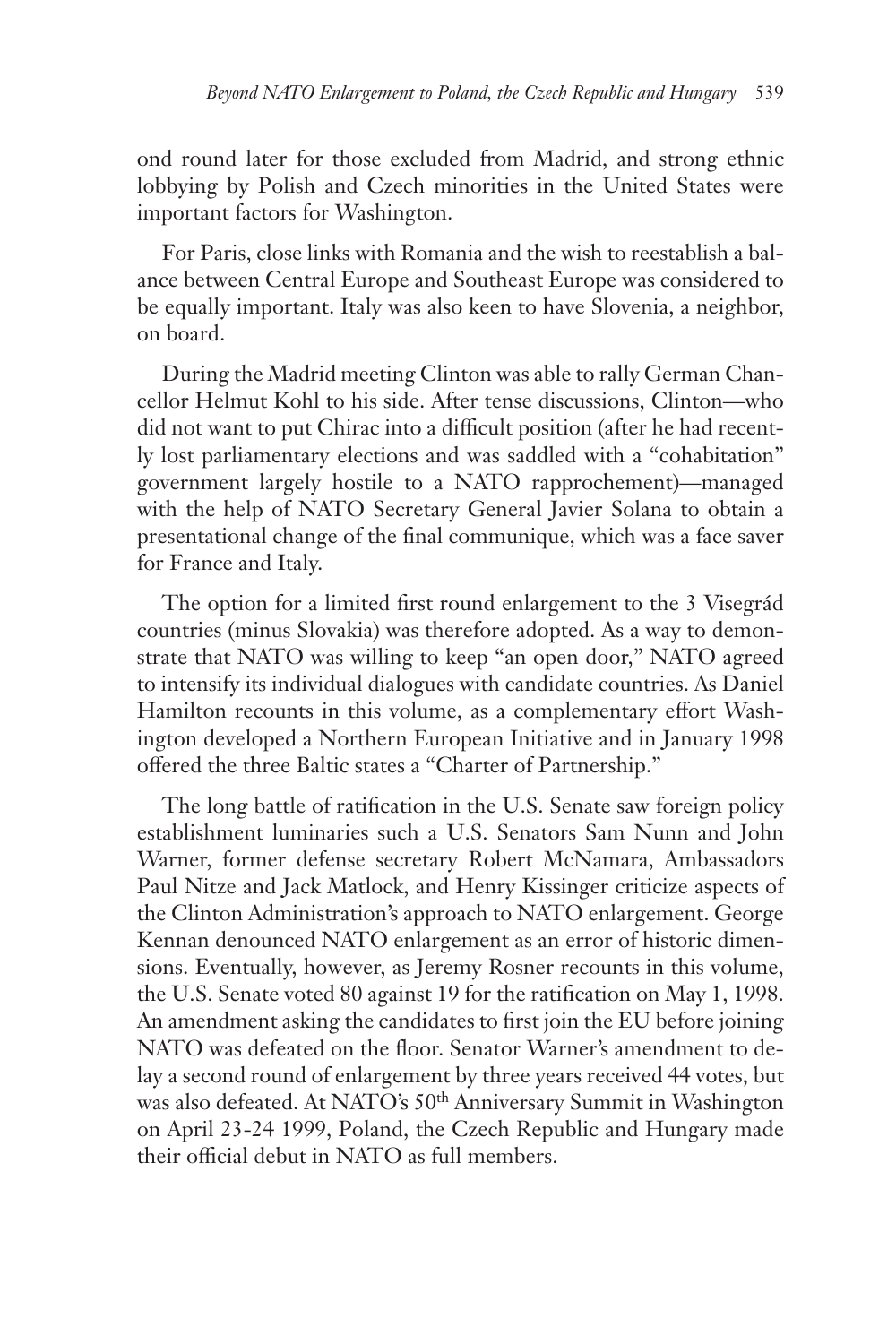<span id="page-21-0"></span>In France, the three protocols of accession by Poland, the Czech Republic and Hungary were ratified on June 19, 1998. While debates focused on the implications for Russia, the Kosovo crisis and the costs involved (they were differences between NATO's estimates and those of the U.S. administration's General Accountability Office), they did not attract much attention. The French debate about further NATO enlargement also remained low key in ensuing years for the next few years, unlike those about the accession of the countries of Central and Eastern Europe to the EU.

Consequently, it was not surprising when the Prague Summit of November 21-22, 2002 formally endorsed the candidacy of a second group of candidates, including the three Baltic countries as well as Bulgaria, Romania, Slovakia, and Slovenia. Their accession was completed in May 2004. Albania and Croatia acceded in 2009 and Montenegro was admitted in June 2017.

Meanwhile, in the wake of the tragic events of September 11, 2001, NATO had shifted its principal mission to the fight against terrorism and begun preparations to intervene in Afghanistan, where some candidate countries were already ready to deploy troops alongside the Alliance. At the Prague Summit, the main issue for the French was no longer enlargement but the creation of a Rapid Reaction Force (RRF) of some 21,000 troops that could be rapidly deployed. President Chirac, now in his second term, decided to participate in this initiative. For the first time, French troops were included into a NATO military force on a permanently rotating basis. He also offered to deploy French forces as part of NATO's intervention in Afghanistan.

By 2002, the element of excitement and novelty that had surrounded the entry of the first group of Central European countries had evaporated. Each of the new candidates had gone through a long bureaucratic examination, often verging on the inconsequential.<sup>23</sup>

Soon, however, the problem of the Ukrainian and Georgian candidacies would split the Alliance and show that it was easier to speak about a "NATO Open Door policy" than it was to implement its implicit promise.

At the NATO Bucharest Summit in April 2008, President George W. Bush pushed Allies to offer a Membership Action Plan to Ukraine.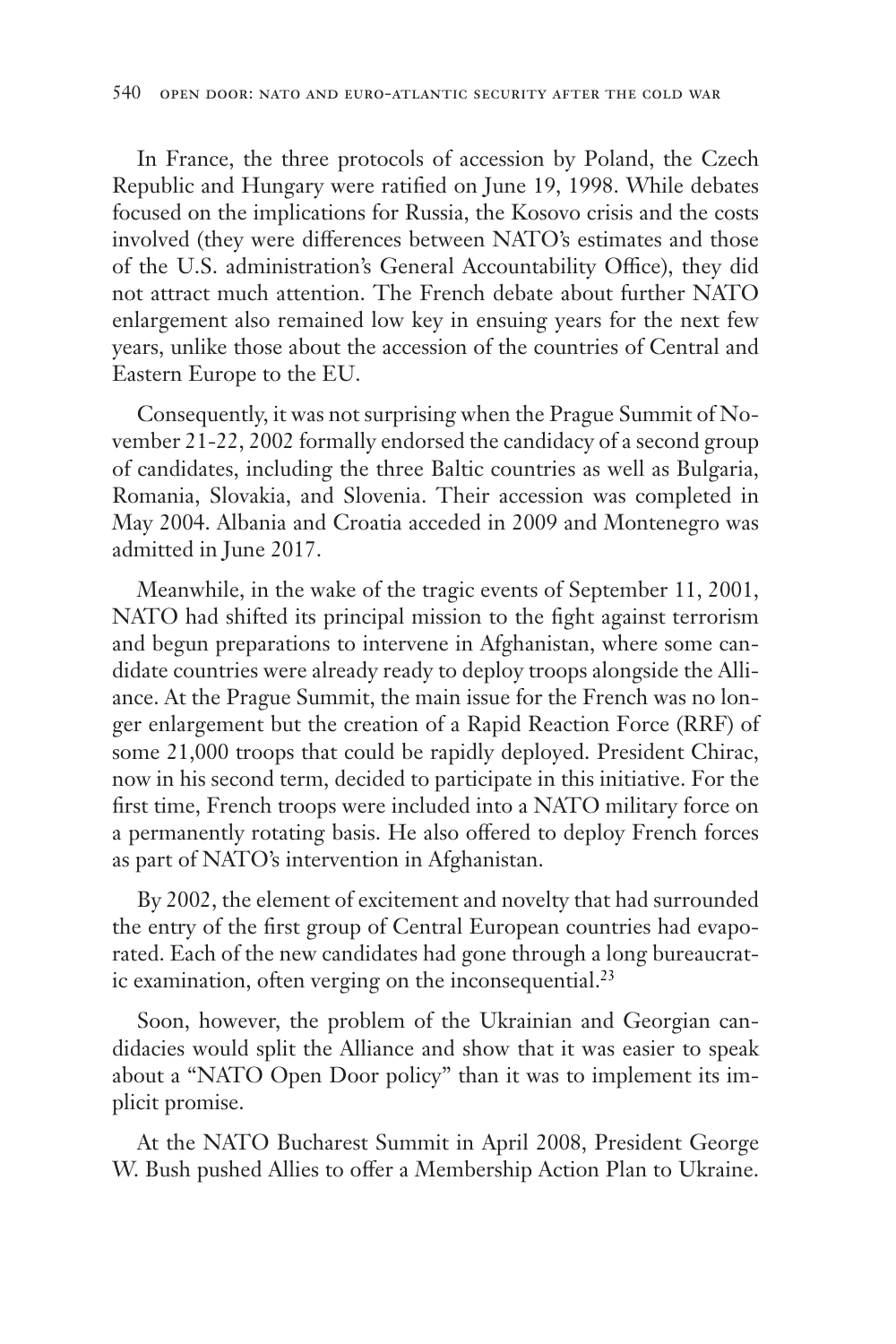<span id="page-22-0"></span>A majority, including France and Germany, was not convinced it was wise to go beyond the NATO-Ukrainian Charter of 1997. This was not just because of worries about Russia's probable reaction, but also because of divisions within Ukrainian public opinion at the time. The most important consideration, however, was that NATO was not, at that time, ready to provide a security commitment either to Ukraine or to Georgia.

The dynamism of NATO enlargement in Europe was losing steam. Priority attention was devoted to NATO's partnerships in the Mediterranean, the Middle East and the Gulf (the Istanbul Cooperation Initiative proposed at the Summit of June 2004), and in Asia. The very concept of membership and association with NATO was thus evolving. As shown in Iraq and Afghanistan, the new focus was consistent with U.S. Secretary of Defense Donald Rumsfeld's preference for "coalitions of the willing," given that the "mission determined the coalition" and not the reverse.

At the same time, tensions grew between France and the United States due to the progress of the EU's European Security and Defense Policy (ESDP) and of the severe rift over the 2003 Iraq war. The idea of Europe "whole and free" and NATO unity would be forgotten during this diplomatic crisis. In fact, by an ironic twist of history, the Bush Administration considered NATO enlargement to be a useful weapon against the stubborn French.

Rumsfeld was increasingly annoyed by what he saw as "French machinations" when it came to the intra-Alliance dispute over Iraq. He decided to take the offensive. In an interview with a Dutch journalist on January 22, 2003, he divided NATO into a cantankerous "Old Europe" and a "New Europe" that he characterized as more loyal to the United States:

Now you are thinking of Europe as Germany and France. I don't. I think that it is old Europe. If you look at the entire NATO Europe today, the center of gravity is shifting to the east. And there are a lot of new members.<sup>24</sup>

On February 5, 2003 Rumsfeld's Assistant Secretary of Defense Peter Rodman wrote: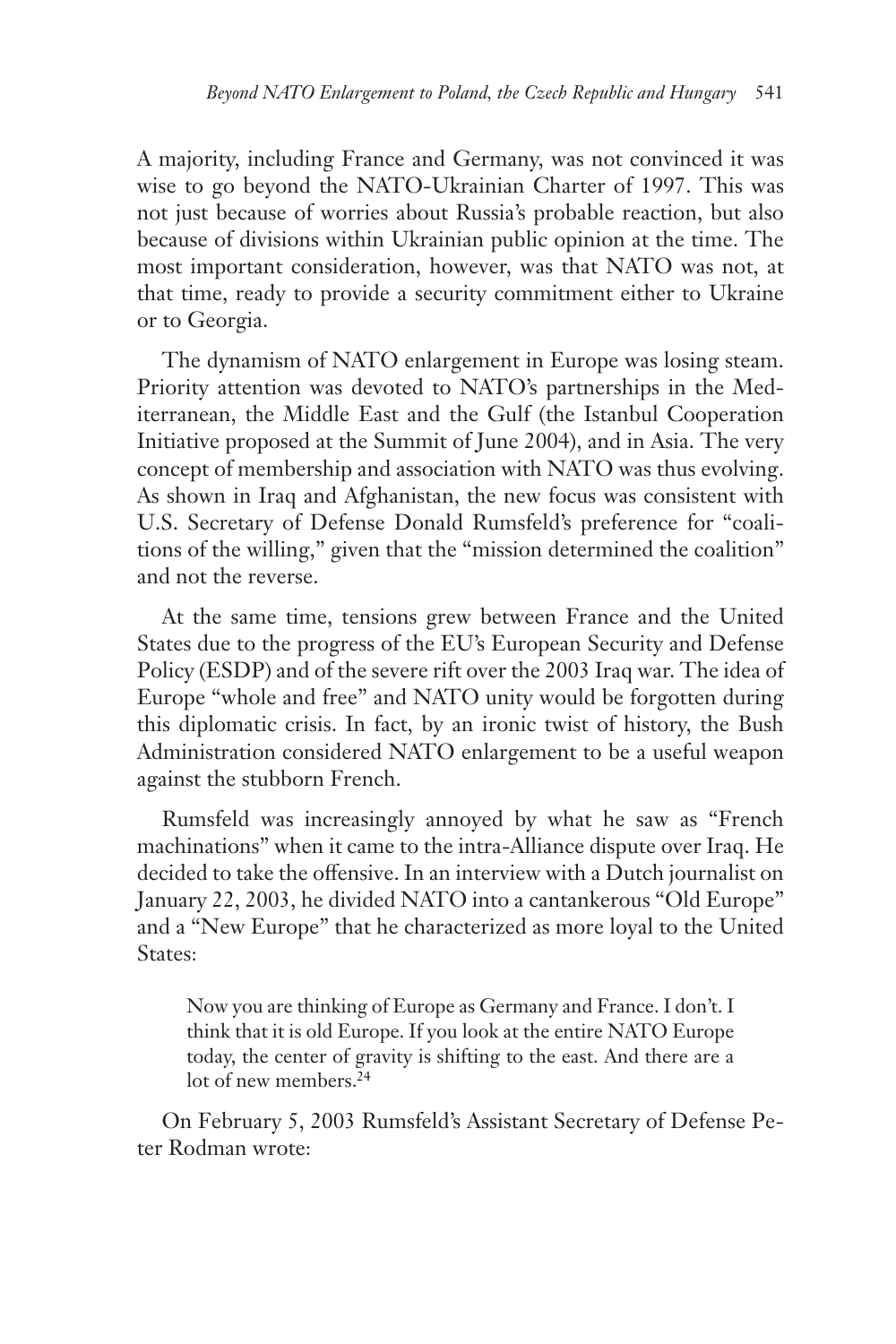<span id="page-23-0"></span>It is now clear that that our counterstrategy (against the French) bringing Central Europe and Eastern Europe in the game—is winning. Your reference to old Europe not only brought into public consciousness what has been evolving for some time. When Central and Eastern Europe get into not only NATO but also the EU, the French game is over![25](#page-28-0)

On February 18, 2003, in a letter to President Bush, Rumsfeld asserted that "France is clearly trying to destroy NATO, in favor of the EU."

A few days later, Central and Eastern European ministers from the self-designated "New Europe" published a letter of support for the U.S. position on Iraq in the *Wall Street Journal*, resulting in a strong French reaction.

Richard Haass, then Director of Policy Planning at the State Department, observed that U.S. efforts to forge alliances with the "new" members could "break up an EU already diluted by its own eastward enlargement."[26](#page-28-0)

It was up to President Barack Obama in Prague in 2009 to reverse this rhetoric and policy approach (which would however yet again be resurrected by his successor Donald Trump): "in my view there is no old Europe or new Europe. There is only a united Europe."

Some years thereafter, however, the Russian interventions in Georgia (2013) and Ukraine and Crimea (2014) were a wakeup call for NATO.

A new and much more fundamental debate opened up about the cohesion of the Alliance. It was reminiscent of Alliance discussions in the 1970s between the Central European front and the flanks, albeit in a changed geostrategic context. The Baltic countries, Poland, Romania and Bulgaria, with the support of Ukraine, were understandably demanding military "reassurance" and a new set of priorities for NATO.

While agreeing with the need to deal with those Allies' security concerns in Eastern and Central Europe, France and Southern European Allies called for renewed attention to the situation on the southern rim of the Alliance—the Mediterranean and the Sahel. In an era of global, regional and local instabilities, the growing issue was whether NATO should continue to deal primarily with threats stemming from Russia or those emanating from its southern and southeastern periphery.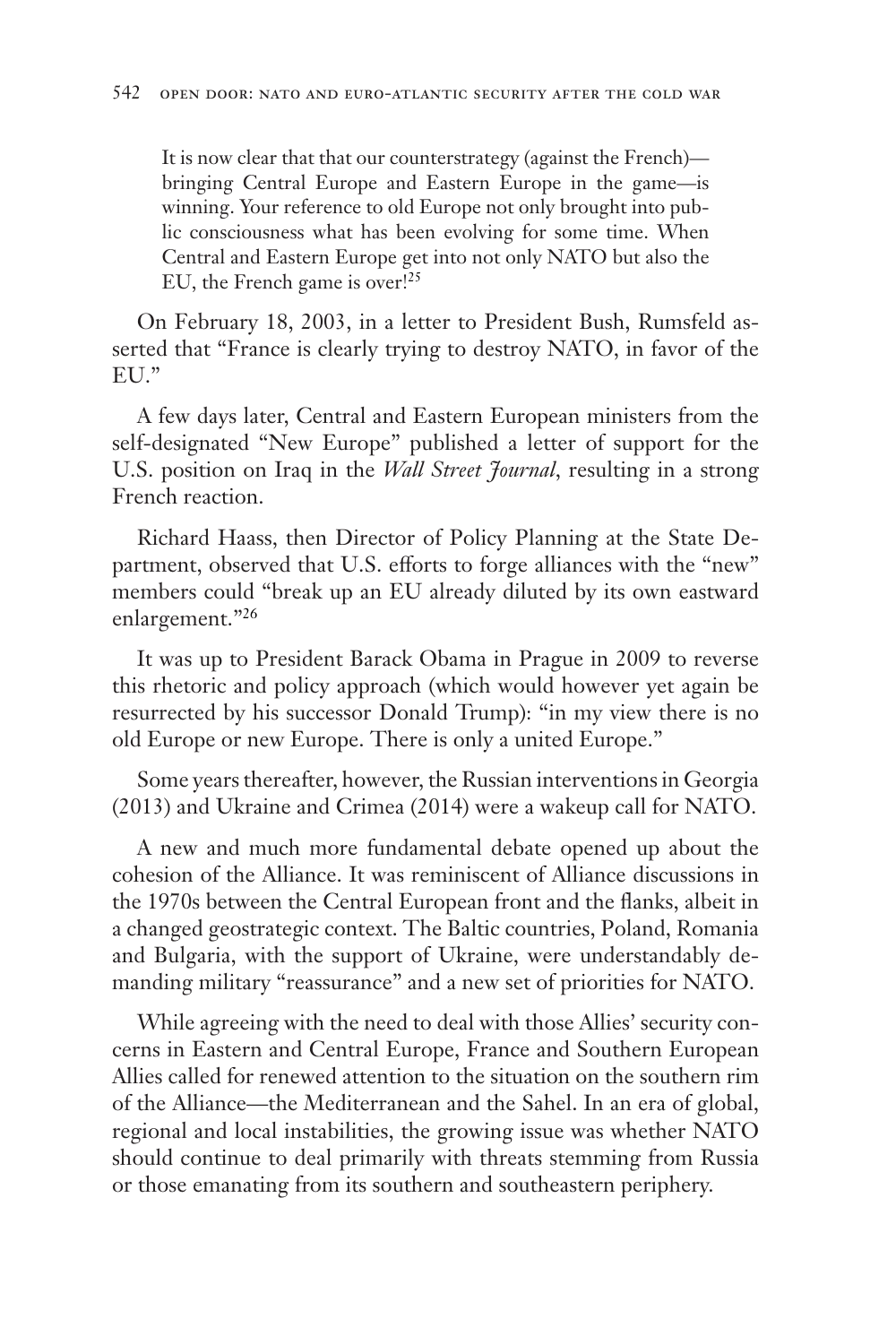#### <span id="page-24-0"></span>**Who Lost Russia?**

In contrast to the years when the West and Russia sought to find a role for Moscow as a partner of NATO in a new European order built around a larger NATO and a larger EU, today we are faced with a complete turnaround in Moscow's position.

The shift was clearly expressed by Vladimir Putin in his speech at the 2007 Munich Security Conference, when, among other accusations, he lambasted the expansion of "NATO infrastructures" up to the borders of Russia. Putin claimed that the West had purposefully exploited post-Soviet Russia's state of weakness and that the Alliance's open-door policy vis-à-vis the East was in contradiction "with the assurances given at the time."

Putin's 2007 revisionist views—constantly repeated since, and apparently shared by a large segment of Russian society—represented a complete reversal of his proclaimed solidarity with America in the aftermath of the September 2001 attacks on the Twin Towers in New York City and on the Pentagon in Virginia, and his promises to join George W. Bush in his fight against terrorism, including offering logistical support for NATO's Afghanistan operations, opening its airspace, and granting Allies the use of Russia's Central Asian airbases.<sup>[27](#page-28-0)</sup>

From today's perspective, it is perhaps hard to recall the positive atmosphere surrounding the first NATO-Russia Summit hosted by Italian Prime Minister Silvio Berlusconi at Pratica di Mare, near Rome, in May 2002. The Summit's joint declaration stated that "today we are opening a new page in our relations, aimed at enhancing our ability to work together in areas of common interest and to stand together against common threats and risks to our security."

Such cordiality was short-lived. Within 5 years, Putin had grown hostile. NATO became "the enemy"—justifying in Putin's mind a rebalancing of forces in Europe that, he hoped, would provide Russia with a new security zone and sphere of influence beyond its current post-1991 borders.

The Kremlin thus proved immune to the attempts of Obama Administration in March 2009 to achieve a "reset" of the Russian-American relationship. The Western decision to intervene in Libya worsened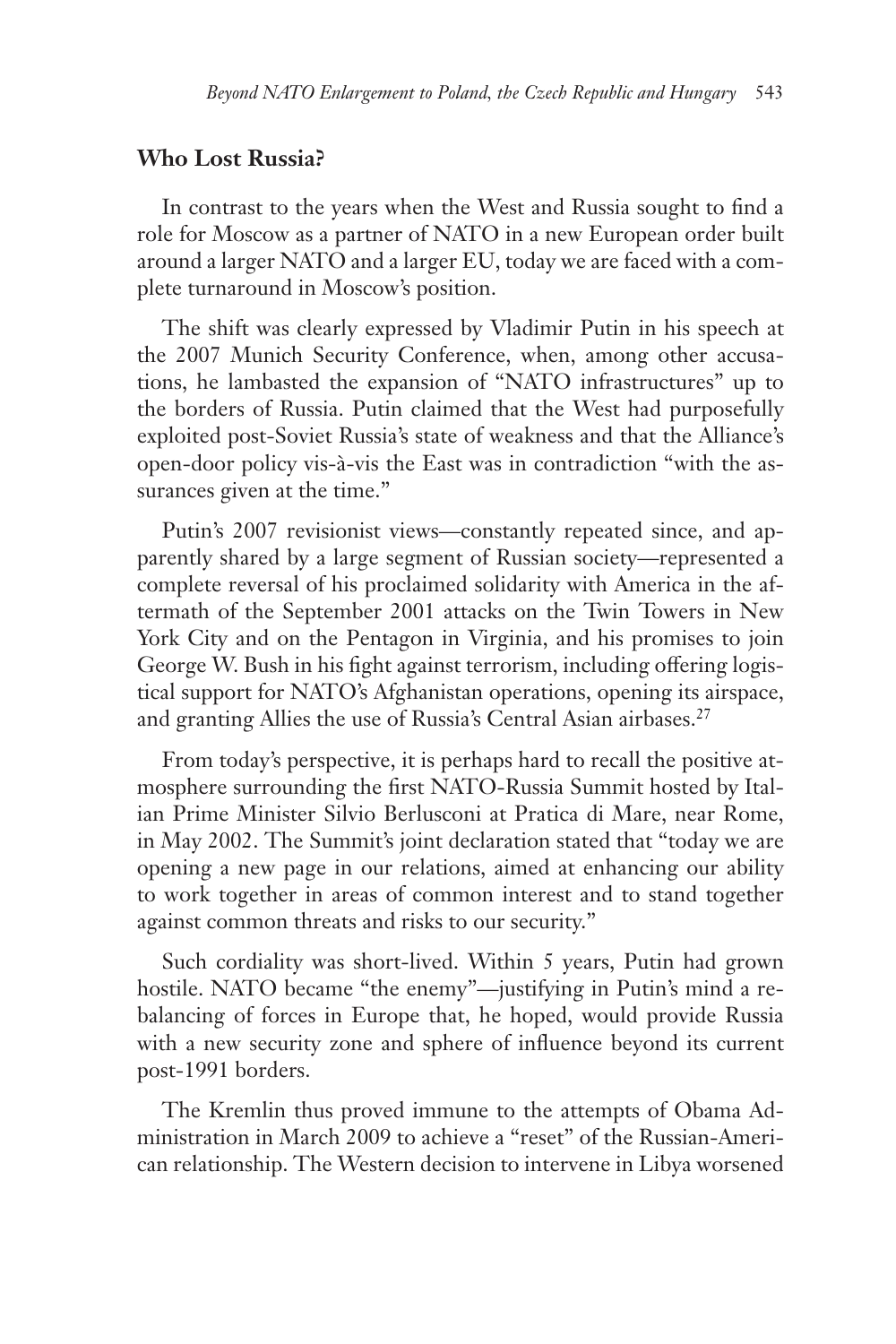the relationship. Russia's military intervention in Georgia in 2008 and against Ukraine in 2014 deepened the break. Putin even justified Russian actions by suggesting they were equivalent to the NATO intervention in Kosovo in 1999. NATO-Russia Council meetings became largely irrelevant.

Did Moscow feel it was deceived by the West on enlargement? Or, more simply, did it believe, at the time, that it would never come? The answer to each question is no. Russia accepted the new larger NATO and even worked together with it.

The downward spiral in relations with the Kremlin since 2007 was triggered by a different series of events, including the planned deployment in Europe of missile defenses against a possible Iranian threat and, most certainly, U.S. and European support of the democratic movements in and around Russia. U.S. and EU help to the "Orange Revolution" and the later "Euromaidan" in Ukraine are the top items on Putin's long list of grievances, due to the Kremlin's fear of democratic contamination.

In sum, Moscow's change of course vis-a-vis the West, after 20 years of NATO enlargement and attempts to build a stable relationship with Russia, has led to a situation in which NATO has become both a proclaimed enemy and an alibi for the Kremlin's revisionist policy.

It also highlights the fact that for the Kremlin, NATO has been the security institution with the most far-reaching influence on the remaking of a post-Cold War order in Europe with which Russia has not yet resigned itself to live.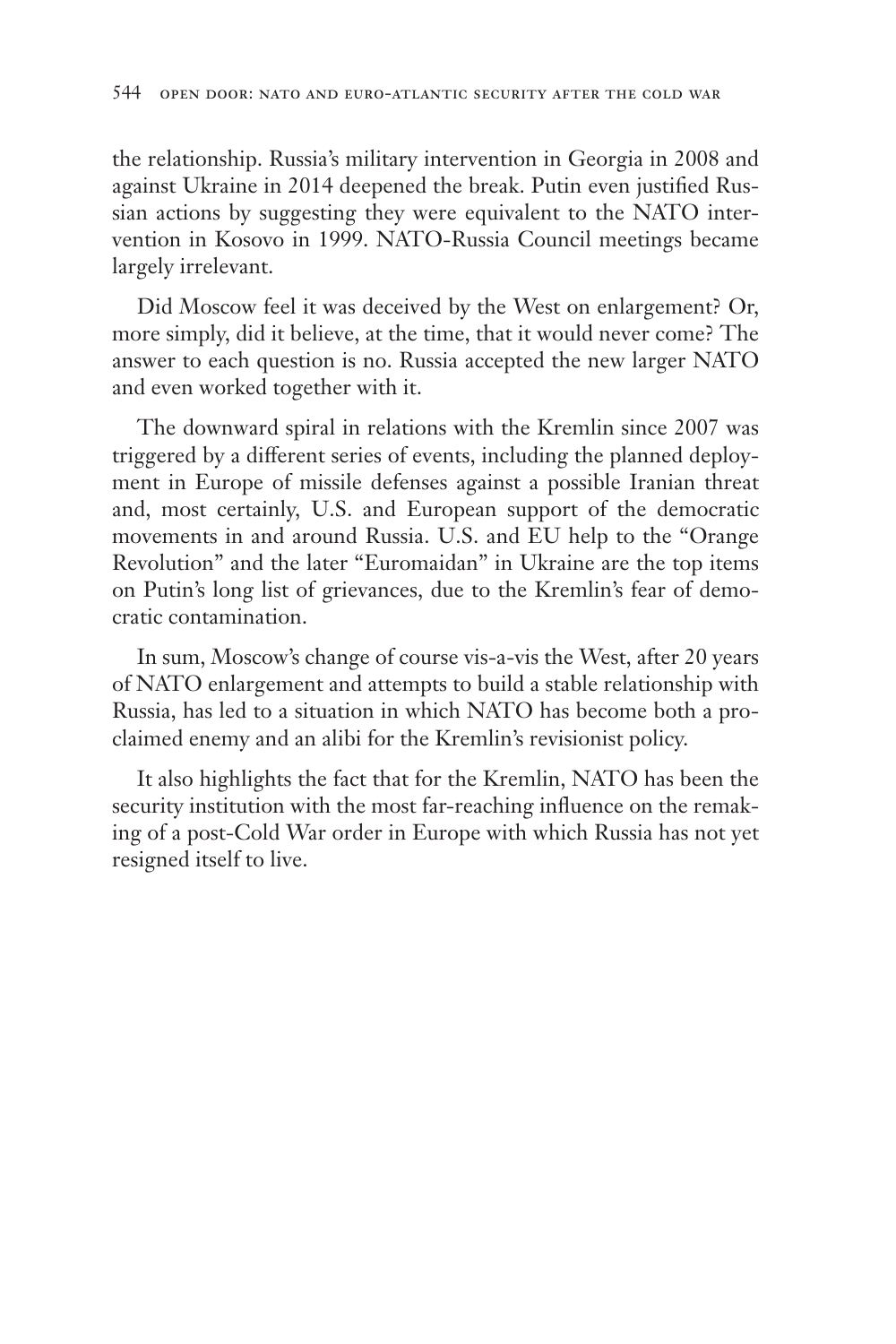#### <span id="page-26-0"></span>**Notes**

[1.](#page-0-0) A very reliable source for this period is Frédéric Bozo, *Mitterand, la fin de la guerre froide et l'unification allemande, de Yalta à Maastricht* (Paris : Odile Jacob, 2005). See also G.H. Soutou, *La guerre de Cinquante ans Les relations Est Ouest 1943- 1990* (Paris: Fayard, 2001) and Hubert Vedrine, *Les mondes de Francois Mitterrand A l'Elysée 1981-1995* (Paris: Fayard 1996). Beyond Ron Asmus' detailed memoir, *Opening NATO's Door: How the Alliance Remade Itself for a New Era* (New York: Columbia University Press, 2002), see also Frédéric Bozo, N. Piers Ludlow, Leopoldo Nuti, and Marie-Pierre Rey, eds., *Europe and the End of the Cold War: A Reappraisal* (London: Routledge, 2008).

[2.](#page-1-0) On the issue of German reunification debates see Kristina Spohr, "Precluded or Precedent-Setting? The "NATO Enlargement Question" in the Triangular Bonn-Washington-Moscow Diplomacy of 1990–1991, *Journal of Cold War Studies,* Fall 2012, Vol. 14, No. 4, pp. 4–54.

[3.](#page-2-0) The U.S. Embassy in Bonn's summary of the speech in a cable of February 9th (012107Z FEB 9) was that "Genscher warned that any attempt to extend "Nato military structures" to the territory of today's structures would block German unity. In his vision of Europe, Genscher sees the Alliance continuing but assuming role a political than a military role. Genscher also stressed the need to maintain NATO as a framework for a continuing-and necessary-US presence in Europe."

[4.](#page-2-0) Mary Elise Sarotte, "Not One Inch Eastward?" in *Diplomatic History* 34.1 (2010) also by the same author, *1989: The Struggle to Create Post-Cold War in Europe* (Princeton: Princeton University Press, 2014).

[5.](#page-7-0) Pierre Gremion, *Intelligence de l'anticommunisme* (Paris:Fayard, 1995).

[6.](#page-7-0) Marie Pierre Rey, "Which socialism after the Cold War? Gorbachev's vision and its impact on the French left ," in Frédéric Bozo, Marie-Pierre Rey, N. Piers Ludlow and Bernd Rother, eds., *Visions of the End of the Cold War in Europe, 1945- 1990* (New York: Berghahn, 2012).

[7.](#page-8-0) On the basis of information given to Paris by a KGB defector, Vladimir Vetrov. A large batch of intelligence (the Farewell files) were shared by Mitterrand at his first meeting with Reagan as a demonstration of the continuing Western orientation of France, notwithstanding the inclusion of communists in the government**.** 

[8.](#page-9-0) Alexander Galdin and Anatoly Chernyaev, eds., *Mikhail Gorbachev I germanskii vopros* (Moscow: Ves Mir 2006), pp. 454-466.

[9.](#page-9-0) IISS Adelphi Papers. Conference on the conduct of East West relations in the 1980s. 25<sup>th</sup> Conference of the IISS in Ottawa September 1983.

[10](#page-9-0). John J. Maresca, *To Helsinki: The Conference on Security and Cooperation in Europe, 1973-1975* (Durham: Duke University Press, 1985).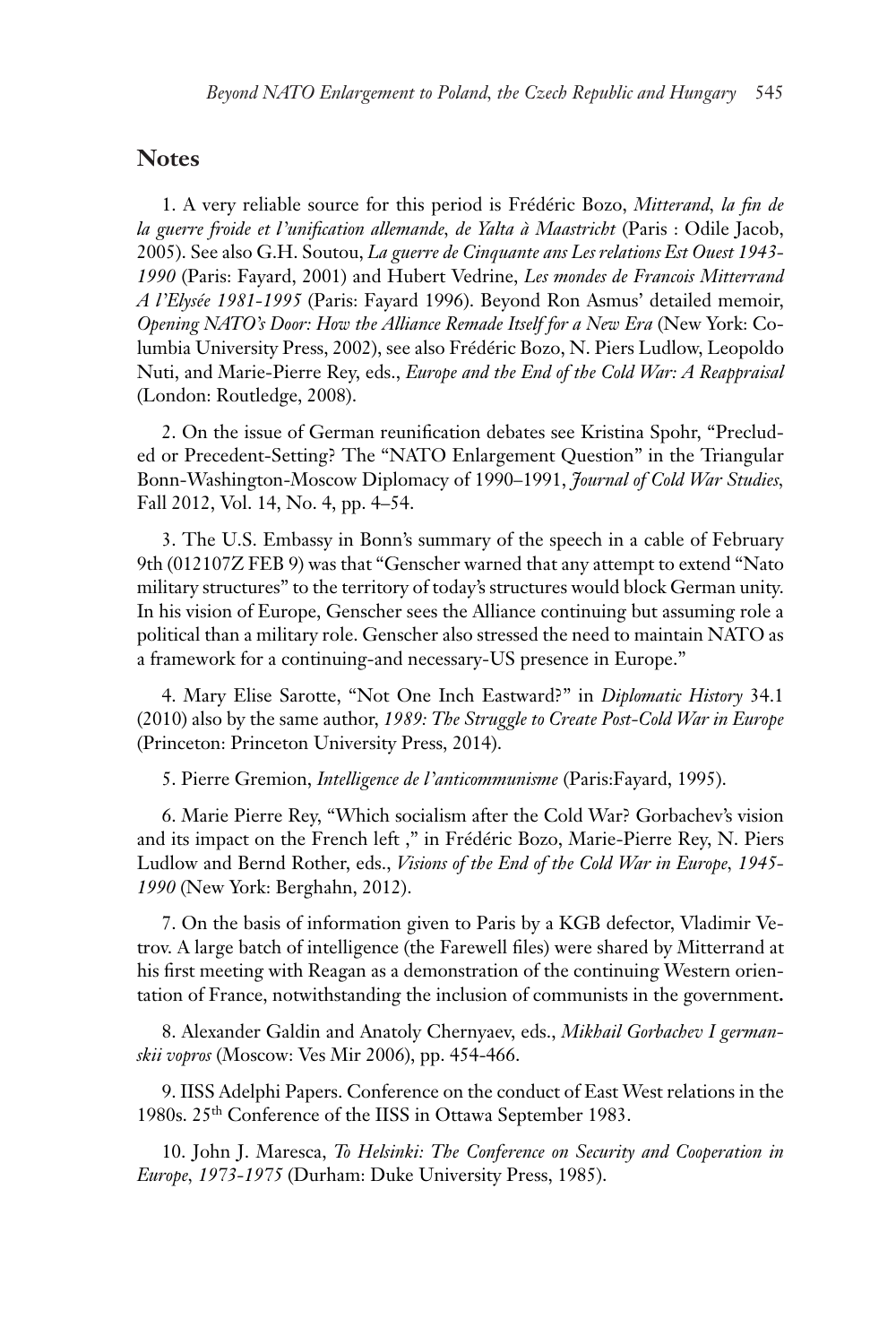<span id="page-27-0"></span>[11](#page-10-0). Moscow had made the signing of the Helsinki Act a precondition of the opening of the MBFR forces negotiations sought by Kissinger as a hedge against the Mansfield amendment on reduction of U.S. troops in Europe. The Europeans insisted on bringing the human rights element as a condition of the language of the Act on the "peaceful change of borders" (i.e. a reference to the eventual unification of Germany).

[12](#page-10-0). Approved on August 1, 1975.

[13](#page-11-0). National Security Archives, S.Savranskaya and Tom Blanton, December 2017.

[14](#page-12-0). Veronika Heyde, *Frankreich im KSZE Prozess: Diplomatie im Namen der europaïschen Sicherheit 1969-1983* (Berlin, Boston: De Gruyter Oldenbourg, 2017).

[15](#page-12-0). Catherine McArdle Kelleher, Jane M.O. Sharp, Lawrence Freedman, *The Treaty on Conventional Armed Forces in Europe: The Politics of Post-Wall Arms Control* (Baden-Baden: Nomos Verlagsgesellschaft, 1996).

[16](#page-15-0). See Jean Musitelli, "François Mitterrand, architecte de la grande Europe : le projet de Confédération européenne (1990-1991), in *Revue Internationale et Stratégique,* 2011/2, No. 82, pp.18-28.

[17](#page-15-0). Asmus, op. cit., p.124.

[18](#page-16-0). Secretary Baker had proclaimed that the whole affair was a European responsibility," adding that "the United States didn't have a dog in this fight." Meanwhile European minister Jacques Poos had famously declared that "it was the "hour of Europe." The key issue was the protection of the European troops on the ground, who needed U.S. support.

[19](#page-16-0). Wesley K. Clark, *Waging Modern War: Bosnia, Kosovo and the Future of Combat* (New York: Public Affairs, 2001).

[20](#page-17-0). At the start there was a misunderstanding about the possibility of a European SACEUR, then the debate centered around AFSOUTH in Naples, possibly divided, and given to a French commander.

[21](#page-17-0). Thomas Friedman wrote that the "French want to control the 7<sup>th</sup> Fleet," which of course was out of the question.

[22](#page-19-0). Asmus, op. cit., p. 221.

[23](#page-21-0). For example, when it was Romania's to be examined before the North Atlantic Council, the United States insisted, under pressure of an adoption lobby, that Romania continue to propose visas for those children. The same morning, the EU had castigated Bucharest for the practice of this very same trade. The defense expenditures of each country were evaluated according to whether they reached 2% of their GDP—a meaningless benchmark, if only because the inheritance of